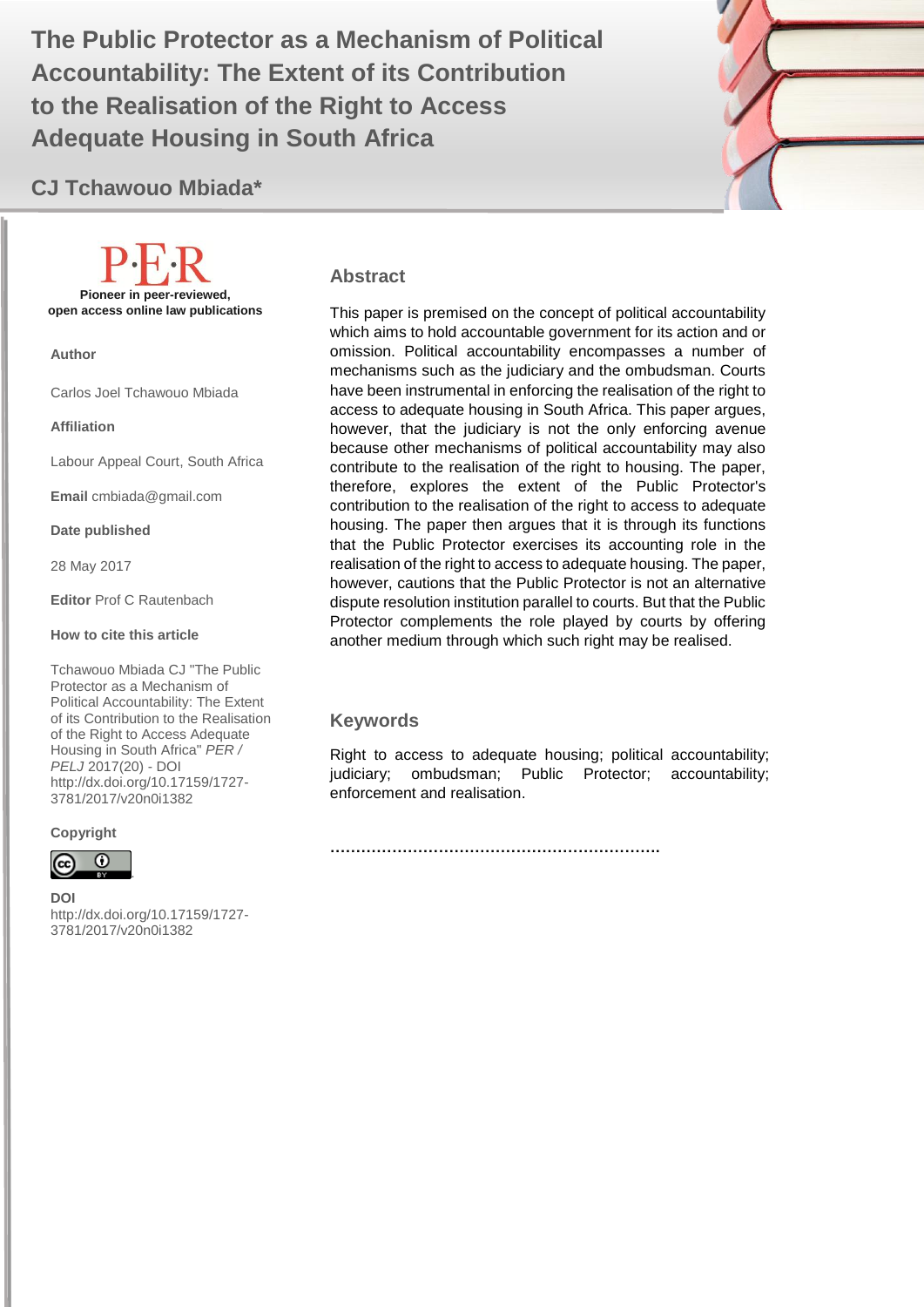## **1 Introduction**

The realisation of the right to access to adequate housing (the right to housing)<sup>1</sup> is replete in the literature, with the role played by the judiciary in holding government accountable. It is undeniable that the judiciary has played a significant and pivotal role in the realisation of the right to housing by laying down general principles for the adjudication of the right to housing, which is noticeable in many socio-economic rights cases.<sup>2</sup> It is prudent at this junction to state that one should not conflate judicial accountability with judicial enforcement. These two terms should be placed in the whole context of political accountability. Judicial enforcement triggers the judicial accountability of those against whom judgment is passed. It is not the judiciary that accounts, but the judiciary that holds accountable public officials. The judiciary champions the development of a judicial approach to adjudicating and thereby enforces the right to housing. However, as argued elsewhere, $3$  the judiciary has imposed a self-limitation by deferring the enforcement of the realisation of the right to housing to other spheres of government. By deferring to other branches of government to decide on issues, courts feel they might avoid step into the terrain of other branches of government, but they then fail in their transformative duty to guarantee judicial and constitutional accountability.<sup>4</sup> It is undeniable that this deferential approach to socio-economic rights adjudication in general is rooted in the doctrine of the separation of powers. The courts view themselves as being constrained in their enforcement role by the separation of powers. 5

l Carlos Joel Tchawouo Mbiada. LLM LLD (North-West University, Mafikeng Campus, South Africa). Law Researcher, Labour Appeal Court. Email: cmbiada@gmail.com.

<sup>&</sup>lt;sup>1</sup> This paper is confined to housing, initially, because my whole thesis (entitled *Strengthening the Role of Political Accountability in the Realisation of the Right to Housing in South Africa*) from which this paper is extracted, dealt with the realisation of this right. The powers of the Public Protector are thereafter examined in the light of the right to housing.

<sup>2</sup> See for instance, in *Re: Certification of the Constitution of the Republic of South Africa* 1996 10 BCLR 1253 (CC), which lays down the principles for the adjudication of socioeconomic rights; *Government of the Republic of South Africa v Grootboom* 2000 11 BCLR 1169 (CC) and *Minister of Health v Treatment Action Campaign* 2002 10 BCLR 1033 (CC).

<sup>3</sup> For a discussion on judicial limits in realising the right to housing, see Brand 2011 *Stell L Rev* 614-638; Pillay 2002 *ESR Review* 16-18 and Tchawouo Mbiada *Strengthening the Role of Political Accountability* 195-199, 207-208 and all the authors cited therein.

<sup>4</sup> Tchawouo Mbiada *Strengthening the Role of Political Accountability* 200.

<sup>5</sup> See De Vos *et al South African Constitutional Law* 687. The paper later deals with the question whether the separation of powers extends to the Public Protector.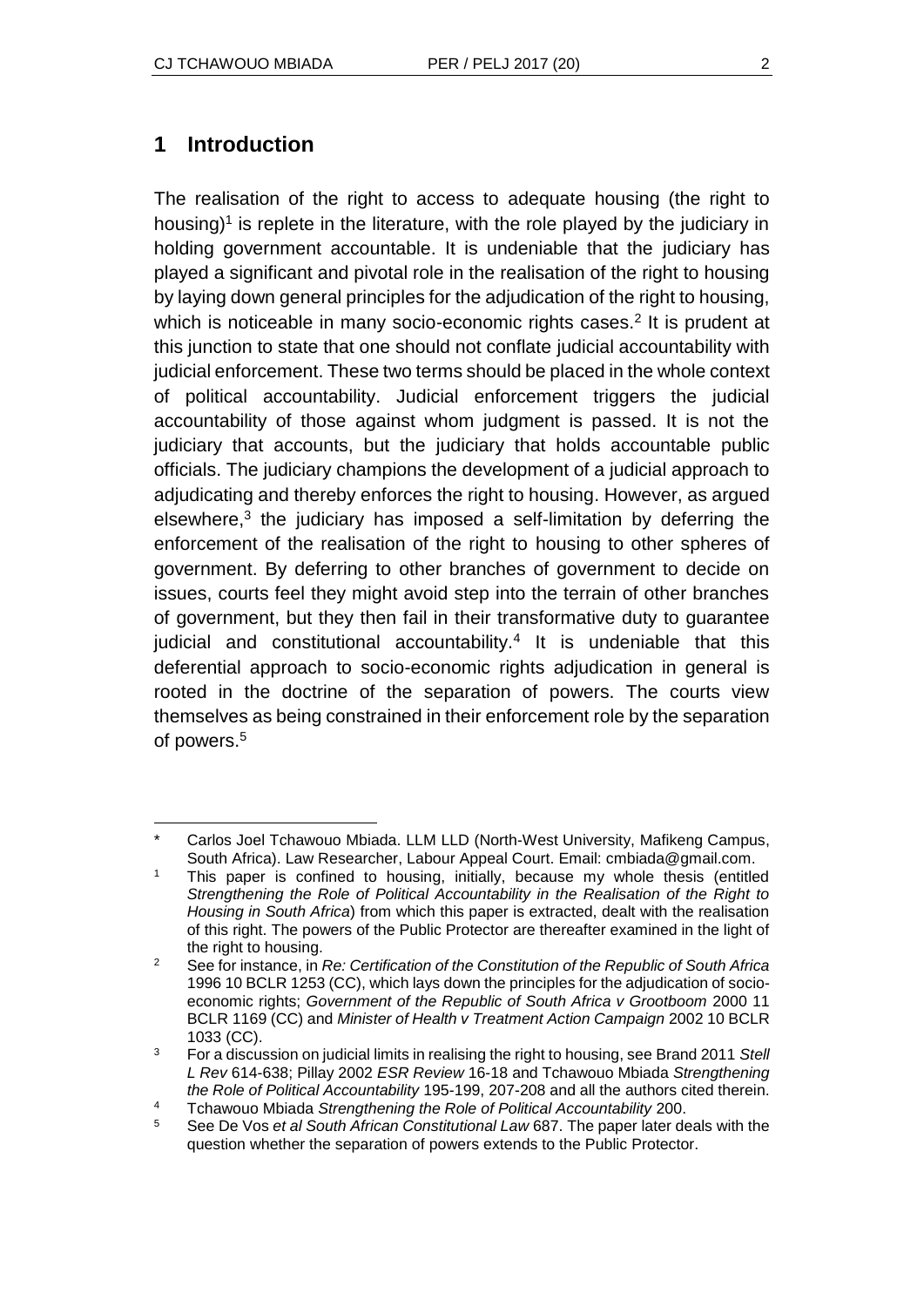Regardless of the courts' deferential approach, this paper argues that by focusing exclusively on the judiciary's role in enforcing the realisation of the right to housing, other mechanisms of political accountability that also play a part in the realisation of the right to housing have either been ignored or dealt with in isolation and/or in a piecemeal fashion. Accountability suggests the obligation of individuals to provide information about and to justify their action to others, along with the imposition of sanctions for a failure to comply.<sup>6</sup> Indeed, accountability is the cornerstone upon which the *Constitution of the Republic of South Africa*, 1996 (the *Constitution*) is built. Accountability is the pillar that drives the whole new constitutional dispensation. To this effect section 1(d) provides that the Republic of South Africa is a sovereign, democratic state founded *inter alia* on universal adult suffrage, a national common voters roll, regular elections and a multi-party system of democratic government, the purpose of which is to ensure accountability, responsiveness and openness. All of these values entrench a culture of justification and explanation of one's action.<sup>7</sup>

Political accountability, which encompasses the founding values and principles of the Constitution, is supported by the following mechanisms: elections, the judiciary, the ombudsman, decentralisation, public participation, constitutional limitations, information and transparency.<sup>8</sup> All of these mechanisms ensure in one way or another that a person has to account for his/her actions. Put differently, political accountability entails that a person justifies his or her action. It is within this context that this paper critically investigates the extent to which the South African Public Protector, as a mechanism of political accountability, ensures the realisation of the right to housing. The requirement for the establishment of the office of an ombudsman is to improve the performance of public administration in order to enhance government's accountability to the public.<sup>9</sup>

l <sup>6</sup> See Tchawouo Mbiada *Strengthening the Role of Political Accountability* 26-30. Also see Davis 2012 *PER/PELJ* 1-14*.* 

<sup>7</sup> As Mureinik 1994 *SAJHR* 32 puts it, the *Constitution* promotes "a culture of justification - a culture in which every exercise of power is expected to be justified; in which the leadership given by government rests on the cogency of the case offered in defence of its decisions, not the fear inspired by the force at its command. The new order must be a community built on persuasion, not coercion". The principle of accountability is found in some sections of the *Constitution* eg s 32, right to access to information; s 33, right to just administrative action and more importantly, s 195(1)(e)-(g) in relation among other things to the basic values and principle governing public administration and accountability.

<sup>8</sup> Tchawouo Mbiada *Strengthening the Role of Political Accountability* 21.

<sup>9</sup> Tchawouo Mbiada *Strengthening the Role of Political Accountability* 68.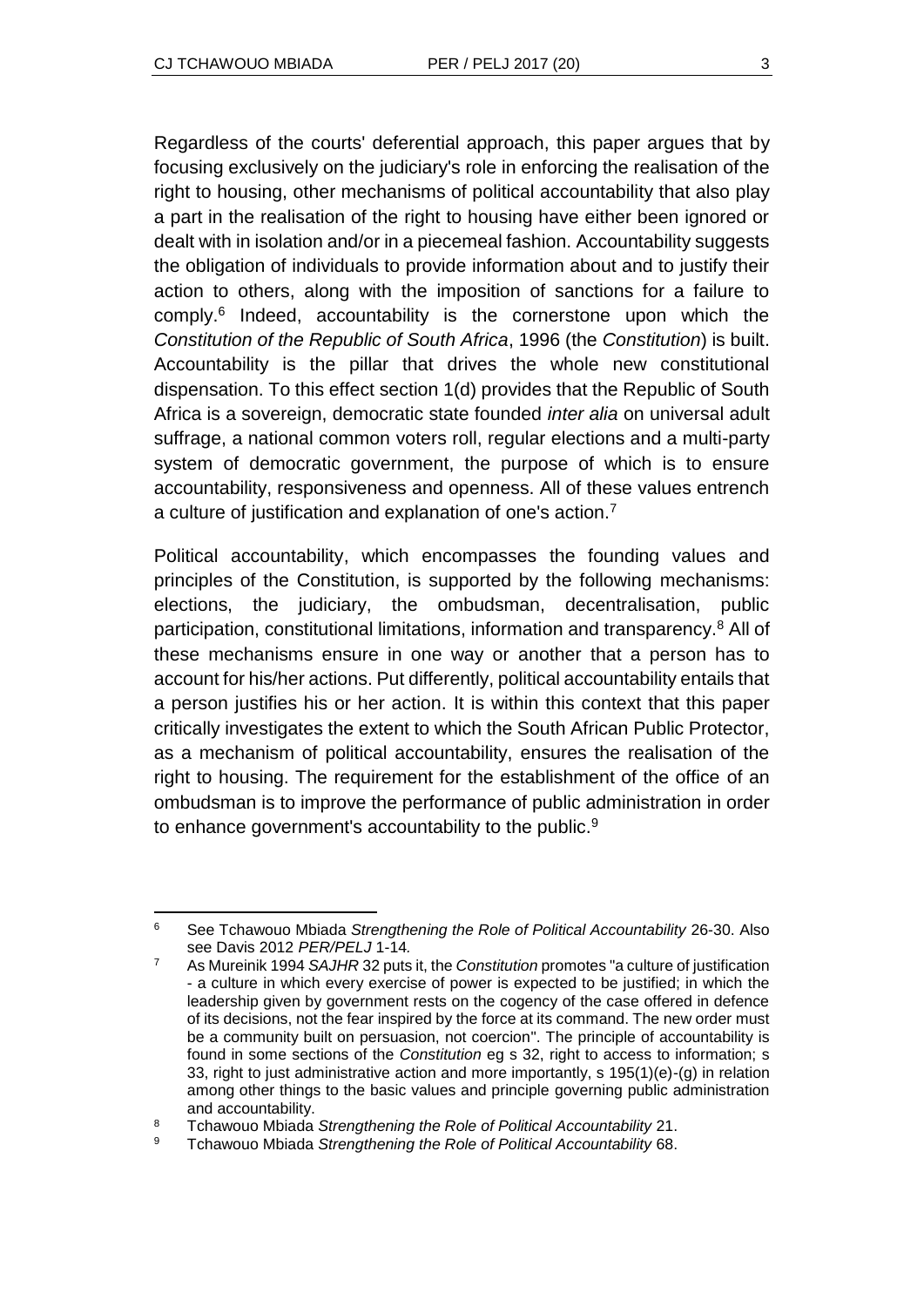It is now fashionable for many countries in the world to have a constitutionally established ombudsman as a mechanism to enforce accountability by checking and monitoring public administration in the exercise of its duties.<sup>10</sup> South Africa is no exception to this new trend. The *Constitution* has established some institutions in its Chapter 9<sup>11</sup> with the primary objective of supporting and strengthening democracy.<sup>12</sup> Of relevance is the role of the Public Protector, which is examined in this paper.<sup>13</sup> Although the scope of their respective mandates differs, these institutions have the general mandate to check on government.<sup>14</sup>

This article is divided into two parts: The first part provides a brief account of the ombudsman worldwide and the challenges ombudsmen face. The second part critically analyses, in the light of the Public Protector's reports, how it holds the government accountable.

# **2 The exercise of the accounting functions of the Public Protector in the realisation of the right to housing**

In order to understand how the Public Protector holds the government accountable, it may be helpful to describe the origin of the institution as it has evolved over time and been shaped into its modern form.

## **2***.1 A brief account of the origin and evolution of the ombudsman*

Despite the choice of the title "Public Protector" in the *Constitution*, this institution falls into the general category of the ombudsman. It follows, therefore, that the evolution of the role of the ombudsman is of relevance to that of the Public Protector from which it is derived. The origin and evolution of the role of the Public Protector should be located within that of the ombudsman. The ombudsman, in its "classical" form, has its roots in the office of *justitie ombudsman* (ombudsman for justice) created in Sweden in 1809. Before this date, there was a kind of ombudsman appointed by King

 $\overline{a}$ <sup>10</sup> Tchawouo Mbiada *Strengthening the Role of Political Accountability* 228. Countries such as Finland, Sweden, Norway, Denmark and New Zealand have all established ombudsmen with the powers to investigate maladministration.

<sup>11</sup> These institutions are: the Public Protector, the SAHRC, the Commission for the Promotion and Protection of the Rights of Cultural, Religious and Linguistic Communities, the Commission for Gender Equality, the Auditor-General and the Electoral Commission.

<sup>12</sup> Section 181(1) of the *Constitution.*

<sup>&</sup>lt;sup>13</sup> For an examination of the role played by the South African Human Rights Commission, see Tchawouo Mbiada *Strengthening the Role of Political Accountability* 229-238.

<sup>14</sup> Murray 2000 *PER/PELJ* 1-26.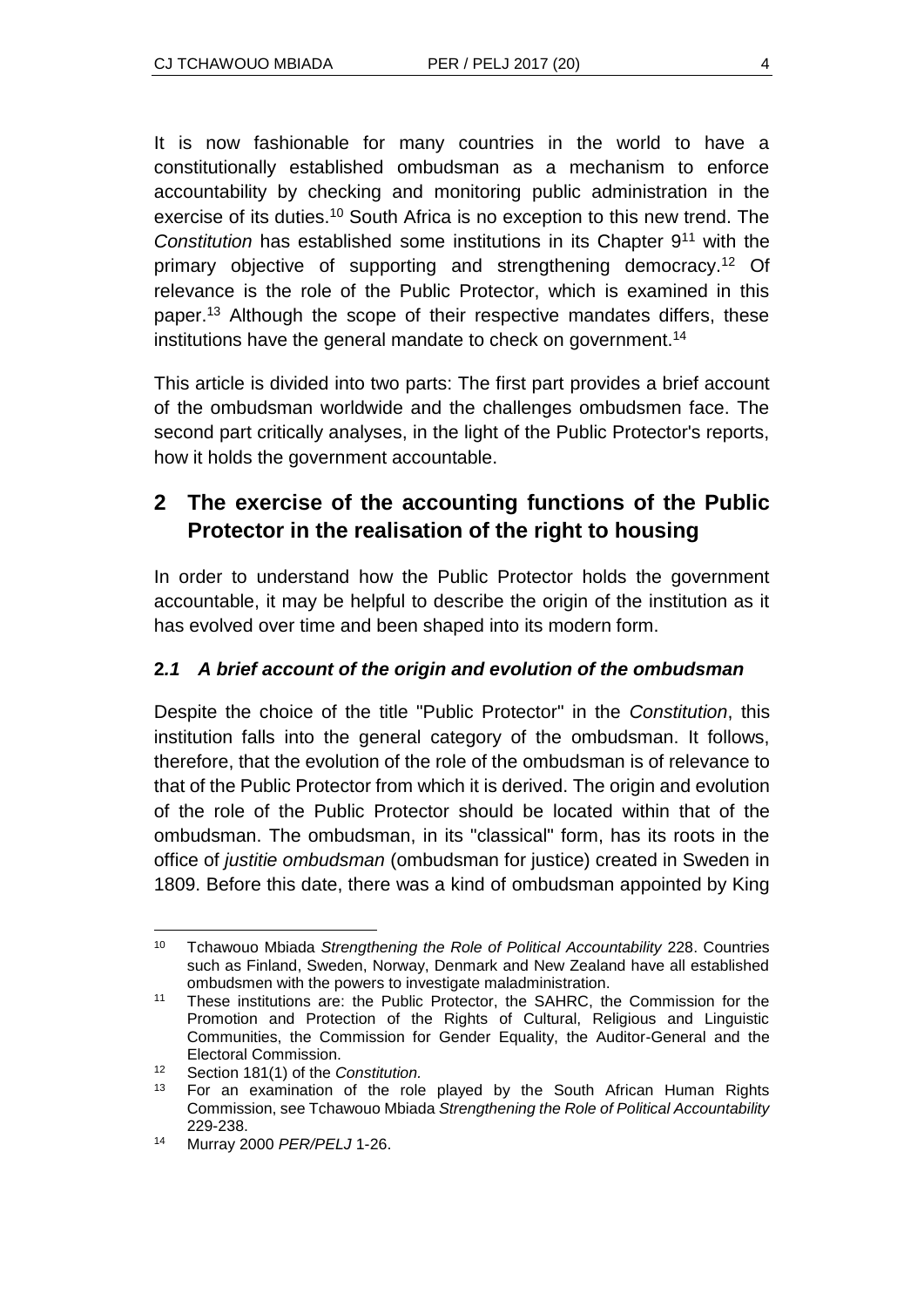Charles XII. After the military defeat to Russia in 1709, the Swedish king fled to Turkey for some years. As a result of the absence of the king, the administration of the country deteriorated.<sup>15</sup>

In 1713, the king appointed an official to monitor the conduct of the Swedish administration and the judiciary and named the official *Justitiekanslern*  (chancellor of justice)*.* The *Justitiekanslern* was empowered to initiate legal proceedings against anyone who violated the law in the exercise of his/her functions.<sup>16</sup> When the then king was deposed in 1809, the new Constitution divided the powers between the crown and the parliament, giving parliament some powers to check on the exercise of the executive power. The 1809 Constitution included the office of the *justitie ombudsman,* an official appointed by parliament with the authority to supervise the public administration and the judiciary and to prosecute those who failed to carry out their duties. With the evolution of the institution, its function changed from being a purely legislative monitor to a public complaints-driven process.<sup>17</sup>

It took more than a century from the inception of the office of the ombudsman in the Swedish Constitution of 1809 to expand beyond Sweden.<sup>18</sup> The institution spread throughout Scandinavia in the early to midtwentieth century. Finland became the second Scandinavian country to establish its ombudsman, which was empowered to investigate complaints of official misconduct, military and prison complaints.<sup>19</sup> The third country to set up the office of an ombudsman was Norway, which appointed a military ombudsman in 1952, followed by a general ombudsman in 1962. Denmark followed suit in 1955. The establishment of the office started to proliferate in the 1960s with the extensive spread of government bureaucracy in many nations. The model of the ombudsmen in Denmark and Norway, who does not have the powers to investigate the judiciary, was copied by other countries.<sup>20</sup> New Zealand established an ombudsman based on the Danish

l <sup>15</sup> See Jane "Ombudsman in Denmark and Norway" 145.<br><sup>16</sup> See Tebawaye Mbiade Strengthening the Pole of Poli

<sup>16</sup> See Tchawouo Mbiada *Strengthening the Role of Political Accountability* 68-70 and the authors cited therein: Reif *Ombudsman, Good Governance and the International Human Rights System* 5; Jane "Ombudsman in Denmark and Norway" 145; [Wieslander](http://www.google.co.za/search?tbo=p&tbm=bks&q=inauthor:%22Bengt+Wieslander%22) *Parliamentary Ombudsman* 11-14; and Howard Organizational Ombudsman 3-4.

<sup>17</sup> [Wieslander](http://www.google.co.za/search?tbo=p&tbm=bks&q=inauthor:%22Bengt+Wieslander%22) *Parliamentary Ombudsman* 17.

<sup>18</sup> Howard Organizational Ombudsman 4-7.

<sup>19</sup> Howard Organizational Ombudsman 4.

<sup>20</sup> Reif *Ombudsman, Good Governance and the International Human Rights System* 2.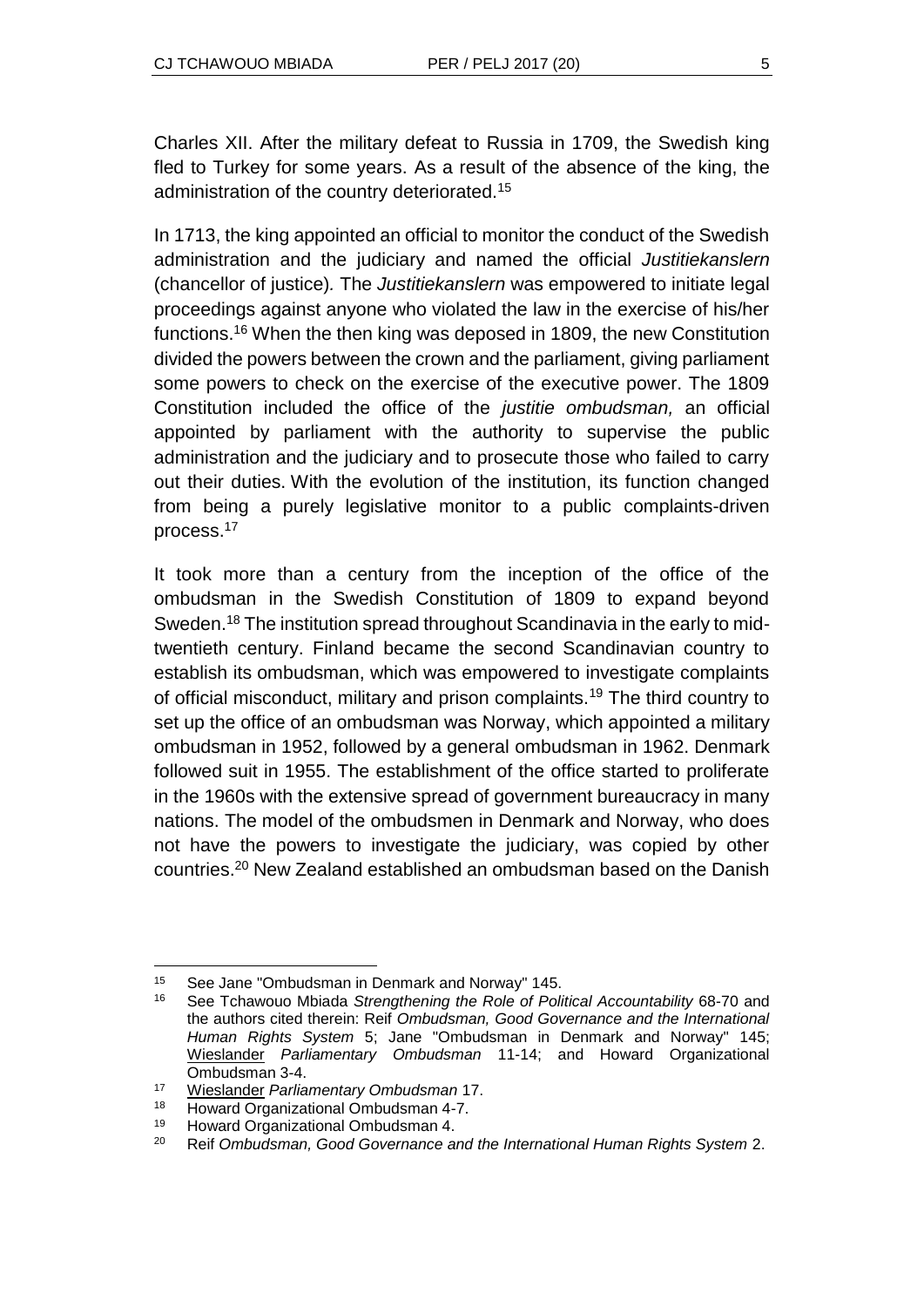format in 1962, followed by a long wave of the creation of new offices in other countries around the world.<sup>21</sup>

As it stands, the establishment of the ombudsman in many developing Commonwealth countries has been instrumental in the establishment of the institution internationally, beyond Scandinavia.<sup>22</sup> Since its inception, the role of the ombudsman has been to monitor and regulate the administrative activities of the executive branch of government. The ombudsman is a complaint-handling mechanism tasked with improving the accountability of government. The ombudsman serves as a vertical and horizontal accountability mechanism by receiving complaints from the people against the government, thereby serving as a check on government activities.<sup>23</sup> The ombudsman is therefore, an instrument of democratic accountability between individuals and the administration of the state.<sup>24</sup> Despite its origin, the ombudsman has evolved so that it now incorporate a number of activities such as the following: the human rights ombudsman assumes the protection of human rights (the South African Human Rights Commission falls under this category); the classical ombudsman deals with maladministration in the public sector; and other ombudsmen deal with a range of services (such as anti-corruption, leadership code enforcement and/or environmental protection functions).<sup>25</sup> As stated above, the focus of this paper is on the office of the Public Protector, which falls within the office of the classical ombudsman.<sup>26</sup>

Concerning the Public Protector, its predecessors were the Advocate-General and the Office of the Ombudsman. Both the Advocate-General and the Office of the Ombudsman had the power under the *Ombudsman Act*<sup>27</sup>

 $21$ <sup>21</sup> See in general Reif "Introduction" xxiv and Reif *Ombudsman, Good Governance and the International Human Rights System* 6-7.

<sup>&</sup>lt;sup>22</sup> Aveni "The Ombudsman around the World" 5.

<sup>23</sup> Reif *Ombudsman, Good Governance and the International Human Rights System* 17- 18. Vertical accountability, also known as traditional accountability, refers to instances where political leaders are held accountable for their actions through periodic elections. Also falling under this category are the constitutional limitations designed to hold accountable spheres of government. Horizontal accountability refers to internal procedures set by professional or institutional bodies to monitor the work of public officials. In this case, civil servants are accountable to political leaders through standards set by various institutions. The ombudsman, decentralisation, public participation, information and transparency fall under this category. See Goetz and Jekins *Reinventing Accountability* 15. Tchawouo Mbiada *Strengthening the Role of Political Accountability* 27-30.

<sup>24</sup> Owen "The Ombudsman: Essential Elements" 51.

<sup>25</sup> Reif *Ombudsman, Good Governance and the International Human Rights System* 2.

<sup>26</sup> For an overview of the various ombudsmen, see Reif *Ombudsman, Good Governance and the International Human Rights System* 9-10, 20-23.

<sup>27</sup> *Ombudsman Act* 118 of 1979.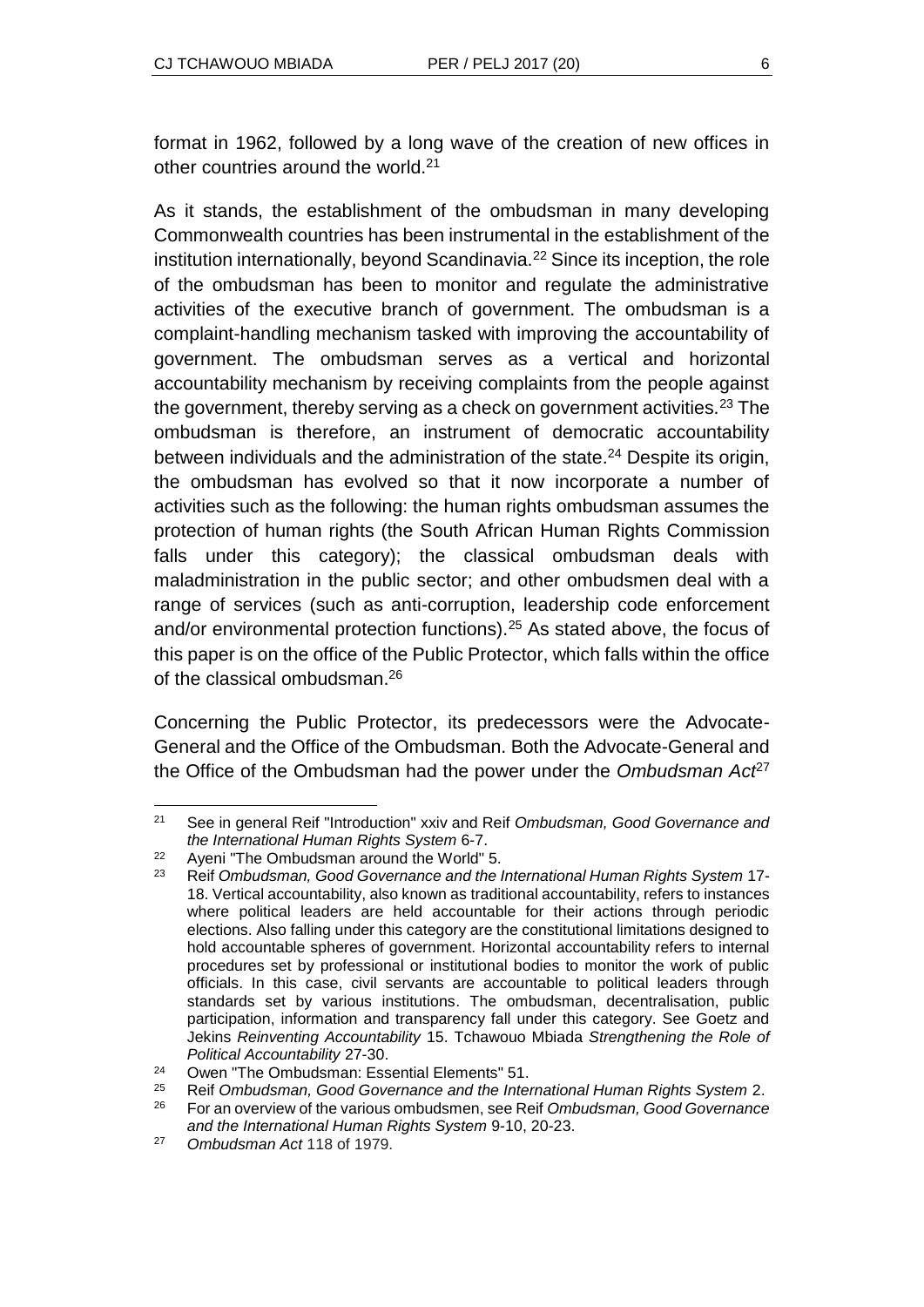to investigate reports of maladministration, but not to take remedial action directly. Their remedial powers were expressly limited only to referring findings to other institutions for remedial action.<sup>28</sup>

Notwithstanding the above, the role of the ombudsman is to uphold government accountability. However, one of the concerns about the capacity of the ombudsman to discharge its mandate is the issue of its independence. To this end, it is argued that the independence and impartiality of the ombudsman is a prerequisite for its effectiveness.<sup>29</sup> In order to discharge its functions, the ombudsman must be independent, impartial, fair and confidential.<sup>30</sup> However, the issue of the ombudsman's independence in the South African context does not arise. This is because the *Constitution* secures the independence of the Public Protector through its establishment and appointment, removal from office and allocation of budgets and powers.

The Public Protector is established by section 181(a) of the *Constitution*. The supreme law of the country that governs the conduct and organisation of the nation, therefore, creates the Public Protector. Its independence derives from the fact that the *Constitution* creates it. This is why the *Constitution* in unambiguous terms provides that the Public Protector is independent and subject only to the *Constitution* and the law, and it must be impartial and must exercise its powers and perform its functions without fear, favour or prejudice. $31$  Moreover, in terms of section 181(3) of the *Constitution*, organs of state are enjoined through legislative and other measures to assist and protect the Public Protector so as to ensure its independence, impartiality, dignity and effectiveness.

Since a motion to amend the constitutional provision establishing the Public Protector requires an unlikely supporting vote of at least two-thirds in the National Assembly and a supporting vote of at least six members of the National Council of Provinces, it is unlikely that the independence of the Public Protector will be restricted. In any event, the more difficult it is to change the legal foundation of the Public Protector's office, the more likely

l <sup>28</sup> South African Broadcasting Corporation Soc Ltd v Democratic Alliance 2015 4 All SA 719 (SCA) (*SABC v DA*) para 31.

<sup>29</sup> Matshekga 2002 *AHRLJ* 70. Although referring to the human rights ombudsman, Matshekga's statement is also relevant to the Public Protector, which is a variant of the ombudsman.

<sup>&</sup>lt;sup>30</sup> Gottehrer and Hostina "Classical Ombudsman Model" 403; Johnson "Ombudsman – Essential Elements" 786-787.

<sup>31</sup> Section 181(2) of the *Constitution*.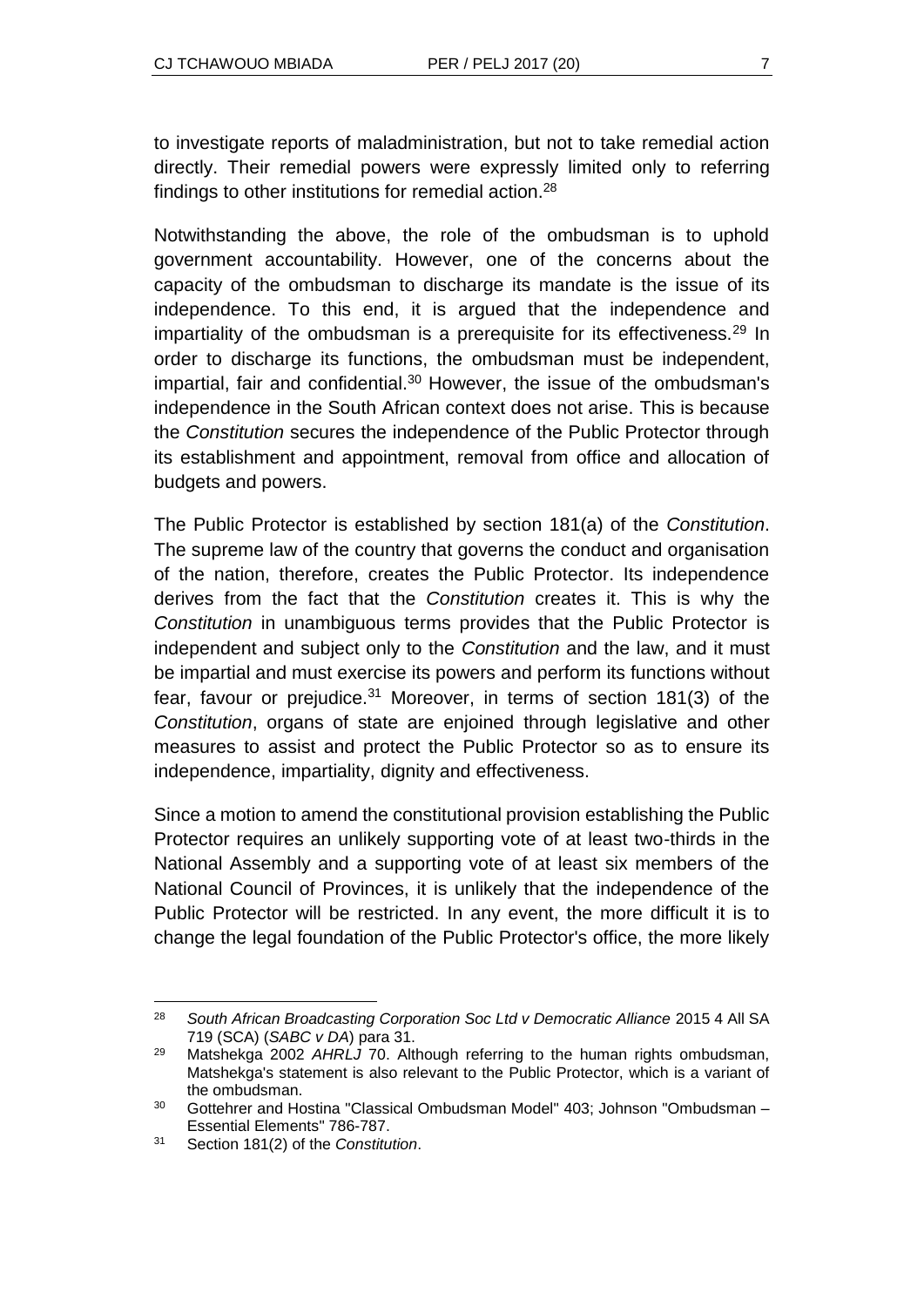l

it is that the tenure of the office will be secured.<sup>32</sup> Security of tenure creates stability and increases public confidence in whoever fills the office of the Public Protector. Besides the independence of the ombudsman arising from the constitutional guarantees, such independence also arises from manner of the appointment.

In terms of section 193 of the *Constitution*, the President on the recommendation of the National Assembly appoints the Public Protector. The National Assembly makes a recommendation from persons nominated by a committee proportionally composed of members of all parties represented in the National Assembly. The nomination must be approved by a resolution adopted with a supporting vote of at least 60 per cent of the members of the Assembly. This ensures that the candidate is a person who has wide respect among the different political parties represented in the legislature.<sup>33</sup> It is argued, however, that the appointment process is flawed because of the composition of the *ad hoc* selection committee and the interview process.<sup>34</sup> In respect of the composition of the panel, Bazana argues that a committee made up of politicians representing their various party and obviously their interests compromises the professional ethics of recruitment and selection.<sup>35</sup> Regarding the interview process, he argues that a mere interview is inadequate to identify behavioural characteristics like integrity, honesty and reliability, which are crucial to the integrity of the office. He suggests the use of a more competency-based assessment selection method. In his view, a proper job analysis would provide a more specific and detailed account of these key behavioural competencies. Competency-based assessment relates directly to the job instead of assessing broader behavioural characteristics and scrutinising past events that are not related to the job. He further suggests that Parliament should use scientific recruitment methods by engaging recruitment professionals to manage the recruitment process.

Regardless of this concern, the existing selection and recruitment process has been in place since the inception of democracy in South Africa. The

 $32$  Gottehrer and Hostina "Classical Ombudsman Model" 403; Johnson "Ombudsman – Essential Elements" 404.

 $33$  Gottehrer and Hostina "Classical Ombudsman Model" 403; Johnson "Ombudsman – Essential Elements" 404.

<sup>34</sup> Bazana 2017 https://mg.co.za/article/2016-08-31-south-africa-should-use-a-morescientific-approach-to-appoint-its-public-protector.

<sup>35</sup> He raises concerns about the recent interviews conducted by the *ad hoc* committee. He expresses the opinion that they were disrespectful and demeaning of some candidates' characters and professional statures. Some were subjected to unwarranted personal attacks and some were subjected to inquisitions about their ideological positions with no relevance to the requirements of the job.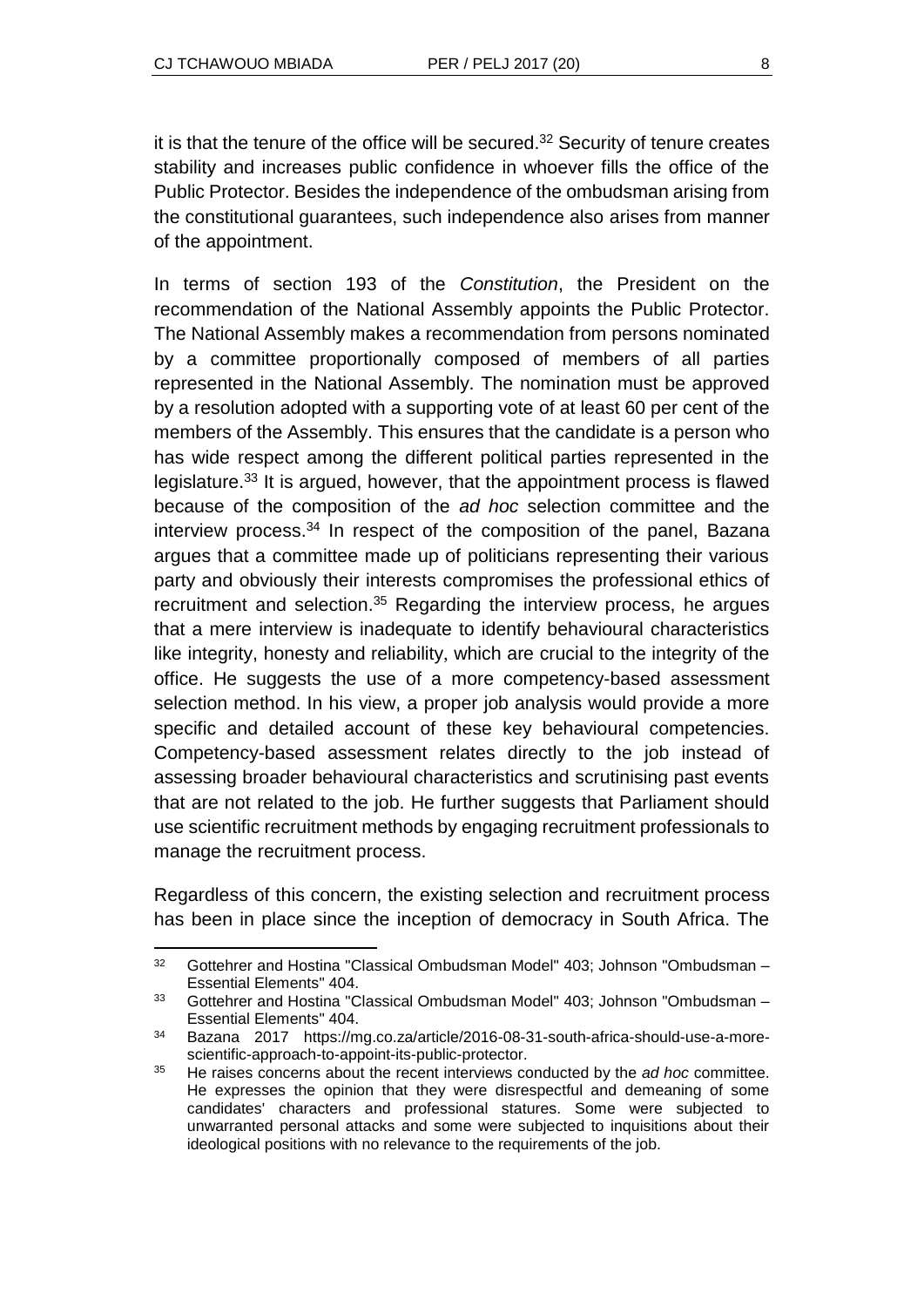former Public Protectors have upheld the independence of the institution. The outgoing Public Protector Adv Thuli Madonsela's integrity and courage during her term of office bear testimony to the fact that notwithstanding the concerns raised about the appointment process, maintaining the independence of the Public Protector is a matter that depends chiefly on the characteristics of each appointee. It is therefore incumbent on the appointed Public Protector to prove that he/she is capable of maintaining the independence of the office.

The independence of the Public Protector is also secured through constitutional provisions regarding its removal from office and sufficient allocation of budget. Concerning the removal from office, in terms of section 194 of the *Constitution* the Public Protector may be removed from office only on account of misconduct, incapacity or incompetence, after a finding to that effect by a committee of the National Assembly and the adoption by the National Assembly of a resolution calling for its removal from office. This resolution of the National Assembly concerning the removal of the Public Protector from office must be adopted with a supporting vote of at least twothirds of the members of the National Assembly.<sup>36</sup> Once the resolution is adopted, the President must remove the Public Protector from office. The lengthy process and the high threshold set for the removal of the Public Protector<sup>37</sup> consolidates its independence. The Public Protector cannot be removed for political reasons or because the results of investigations implicate those in power.<sup>38</sup>

Another significant factor in the independence of the Public Protector is the allocation of the budget. It is common cause that financial autonomy plays a significant role in the efficiency of any institution in that without adequate resources it will be unable to carry out its activities.<sup>39</sup> The Public Protector remains predominantly dependent on the legislature for the allocation of funds. It is argued in this respect that an inadequately funded office will not be able to perform the duties required by law and will thus lack independence.<sup>40</sup> The Public Protector spends the funds allocated to the office and accounts directly to the legislature.<sup>41</sup> This means that it has no

l

<sup>36</sup> Section 194(2)(a) of the *Constitution*.

<sup>37</sup> *SABC v DA* para 30.

<sup>38</sup> Gottehrer and Hostina "Classical Ombudsman Model" 403; Johnson "Ombudsman – Essential Elements" 405.

<sup>39</sup> Matshekga 2002 *AHRLJ* 84.

<sup>40</sup> Gottehrer and Hostina "Classical Ombudsman Model" 403; Johnson "Ombudsman – Essential Elements" 405.

<sup>41</sup> Section 181(5) of the *Constitution*.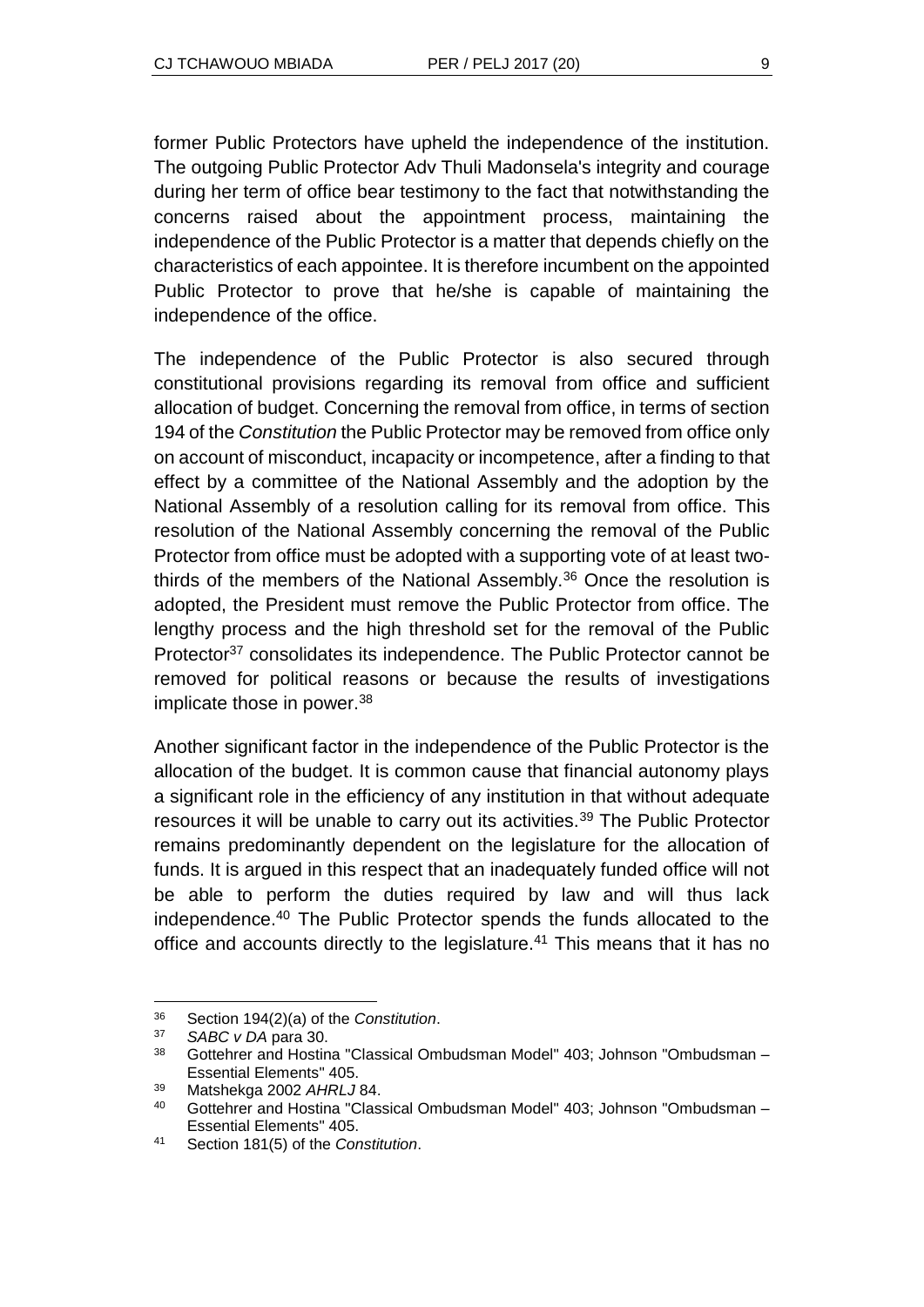control to decide on the allocation of its budget as Parliament determines and allocates its budget.

The tendency is for Parliament to reduce the budget in order to fund what are perceived as being more urgent needs, such as the provision of housing and health-care services. When this happens, the Public Protector struggles to achieve its objectives. Recently, the Public Protector, while interacting with Nelson Mandela Metropolitan University students, expressed concern over her office's lack of sufficient funding. Similarly, while presenting her annual report to the Portfolio Committee on Justice and Correctional Services, she reiterated her call for more funding proportional to the workload.<sup>42</sup> One can infer that with a reduced budget, the Public Protector will not be able to carry out all its activities, thus reducing its effectiveness. The provision of inadequate resources does not help in establishing and maintaining the office of the Public Protector as an effective, independent and impartial institution. Under financial constraints it may unduly defer to political organs in the quest to obtain additional funds and thereby compromise its integrity and independence.

Concerning the powers and functions of the Public Protector, it is argued that another way in which the ombudsman manifests its independence is through its powers to freely investigate complaints and issue findings and recommendations without interference.<sup>43</sup> In South Africa, however, the functions of the Public Protector are found to go beyond those of the ombudsman in other jurisdictions.<sup>44</sup> In the *Mail & Guardian* case the Supreme Court of Appeal (SCA) held that the Public Protector is not a passive adjudicator between citizens and the state, relying upon evidence that is placed before it before acting, but that its mandate is an investigatory one, requiring pro-action in appropriate circumstances.<sup>45</sup> This signifies that the office of the Public Protector is given extensive powers in carrying out its functions. It is pro-active in discharging its investigative functions such

l <sup>42</sup> Public Protector 2014 http://www.gov.za/public-protector-thuli-madonsela-calls-fundingproportional-workload. The new Public Protector, Adv Busisiwe Mkhwebane recently pleaded with the Parliament's Justice Committee for an increase of her budget in order that she may discharge her work efficiently. See Ggirana 2017 http://www.news24.com/SouthAfrica/News/we-need-r1bn-to-do-our-job-publicprotector-20170330.

<sup>43</sup> Gottehrer and Hostina "Classical Ombudsman Model" 403, 404; Johnson "Ombudsman – Essential Elements" 786.

<sup>44</sup> *The Public Protector v Mail & Guardian Ltd* 2011 4 SA (SCA) (*Mail & Guardian)* para 9. Also see *SABC v DA* para 43.

<sup>45</sup> *Mail & Guardian* para 9.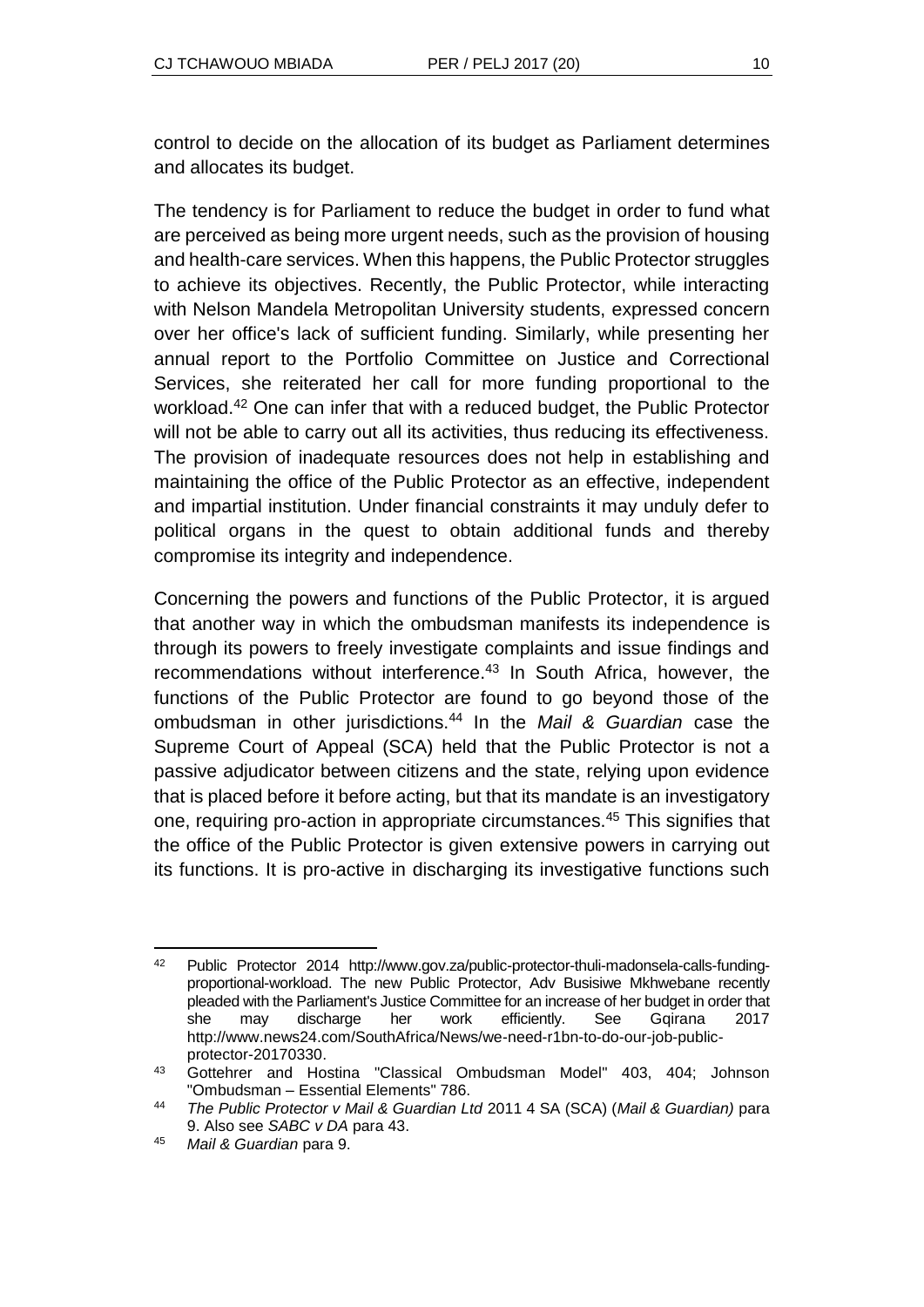$\overline{a}$ 

as entering premises, requesting written submissions, and interviewing parties to a dispute. These powers and functions are dealt with below.

#### *2.2 The effect of recommendations of the office of the Public Protector*

While the ombudsman does not have the power to make decisions which are binding on the administration, it makes recommendations that are complied with on a voluntary basis and through the mercy of other governmental structures. If they choose to ignore them, the whole purpose for which it is established would have little effect.<sup>46</sup> This was the case in South Africa when there were divided views on whether the findings and remedial actions of the Public Protector were binding. The debate was brought to court and it was left to the judiciary to clarify the authority of the remedial actions of the Public Protector.

A case that warrants examination on this issue arises out of the failure by the South African Broadcasting Corporation (SABC) to implement the Public Protector's remedial action issued in Report No 23 of 2013/2014 (dealing with the investigation into allegations of maladministration, abuse of power and the irregular appointment of Mr Hlaudi Motsoeneng by the SABC). After investigation, the Public Protector directed in her report that the SABC board takes disciplinary action against Motsoeneng for his dishonesty relating to the misrepresentation of his qualifications, abuse of power and improper conduct in appointments and salary increases of Motsweni, and for his role in purging senior staff members. Instead of implementing the remedial action of the Public Protector, the SABC Board appointed Mr Motsoeneng permanently to the position of Chief Operations Officer, in which he had been acting. This prompted the Democratic Alliance (DA) to apply for the setting aside of the appointment.<sup>47</sup>

The Public Protector then filed an affidavit in which she requested the court to assess whether her report on the matter was legally valid, binding and enforceable; and to refrain from pronouncing on the correctness of her findings or the remedial action contained in the report. Rejecting the Public Protector's contention that the findings and the remedial action of the Public Protector were binding and enforceable unless properly and successfully reviewed, the court held that because the Public Protector is modelled on

<sup>46</sup> Reif *Ombudsman, Good Governance and the International Human Rights System* 18.

<sup>47</sup> The case is reported as *Democratic Alliance v South African Broadcasting Corporation Limited* 2015 1 SA 551 (WCC) (*DA v SABC*).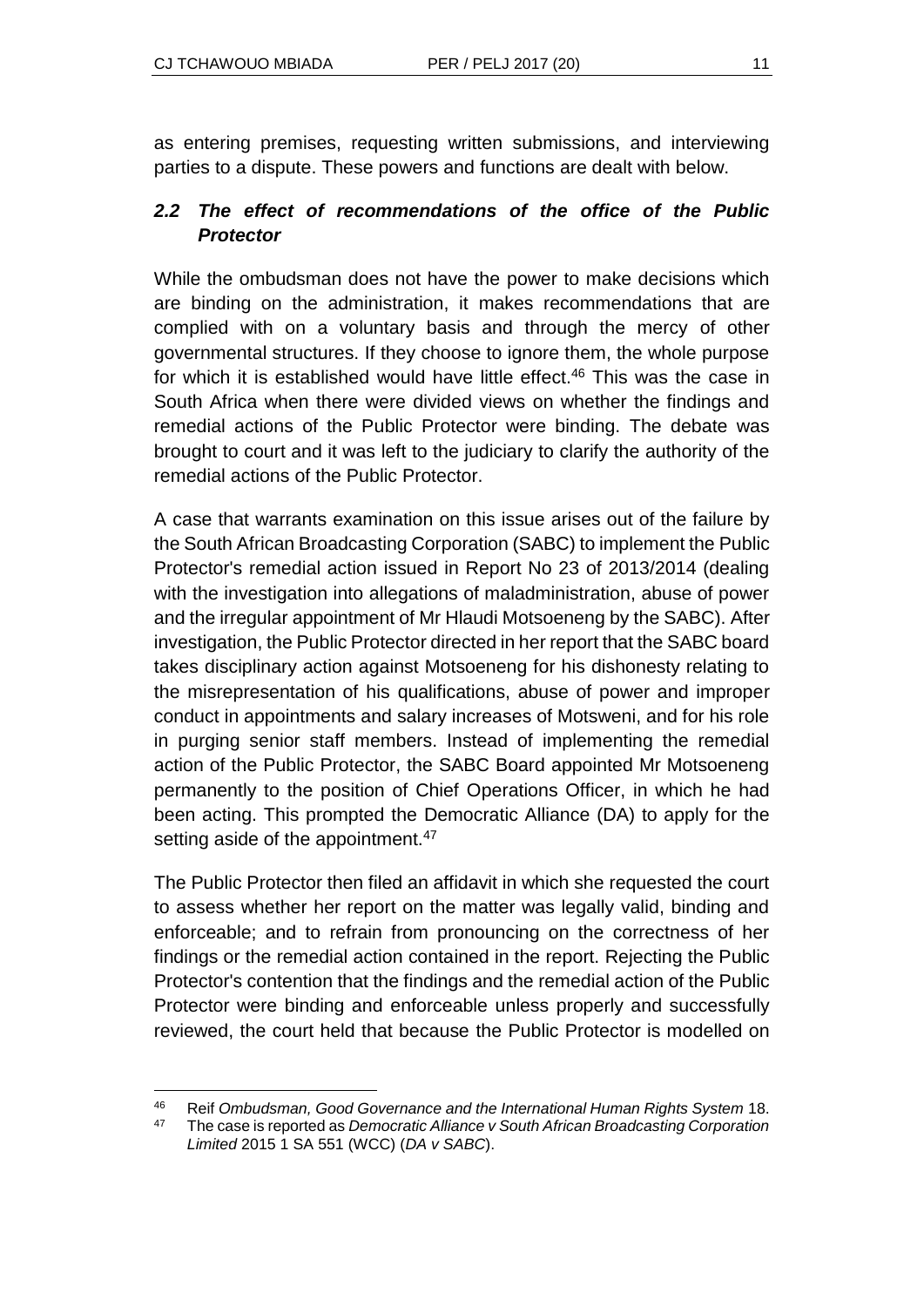the institution of the ombudsman, her findings and remedial actions are not binding or enforceable.<sup>48</sup>

Dissatisfied with the High Court's decision that disciplinary proceedings be brought against Mr Motsoeneng, the SABC appealed to the SCA. For the present purpose, the decision of the SCA is limited to its finding in relation to the extent of the remedial action of the Public Protector. Distancing itself from the finding of the High Court, the SCA in *SABC v DA* made a crucial finding. The court took the view that in holding that the Public Protector's findings were not binding and enforceable the court *a quo* was comparing the powers of the Public Protector to that of a court. It found that it was unsound and inaccurate to do that because "the phrase 'binding and enforceable' is terminologically inapt and in this context, conduces to confusion".<sup>49</sup> Relying on the decision in *Oudekraal Estates (Pty) Ltd v City of Cape Town*<sup>50</sup> to the effect that an administrative decision stands until set aside on review, the SCA held that the principle also finds application to the findings of the Public Protector. According to the court, because of the unique position that the Public Protector occupies in the *Constitution*, that principle must apply "with at least equal or perhaps even greater force to the decisions finally arrived at by that institution".<sup>51</sup> This signifies that without a review application to set aside the remedial action of the Public Protector, the official or the organ of state against whom the remedial action is issued is obliged to implement these findings and remedial measures. In other words, the Public Protector's findings must not be overlooked and should be implemented until reviewed and set aside.

The Constitutional Court recently reiterated this position in *Economic Freedom Fighters v Speaker of the National Assembly* as well as *Democratic Alliance v Speaker of the National Assembly (Economic Freedom Fighters)* case*.* <sup>52</sup> In the judgment, the Constitutional Court

l

<sup>51</sup> *Oudekraal Estates (Pty) Ltd v City of Cape Town* 2004 6 SA 222 (SCA) para 45.

<sup>48</sup> *DA v SABC* paras 49-63.

<sup>49</sup> *SABC v DA* para 45.

<sup>50</sup> *Oudekraal Estates (Pty) Ltd v City of Cape Town* 2004 6 SA 222 (SCA) para 26.

<sup>52</sup> *Economic Freedom Fighters v Speaker of the National Assembly; Democratic Alliance v Speaker of the National Assembly* 2016 5 BCLR 618 (CC) (*Economic Freedom Fighters*). The case arose from the Public Protector's report on the upgrade of the President's home in Nkandla. The Public Protector found that several improvements were non-security features and concluded that the President and his family were unduly enriched as a result of the non-security features. She then took remedial action against the President by enjoining him *inter alia* to take steps with the assistance of the National Treasury and the South African Police Services to determine the reasonable cost of the measures not related to security and the President to pay a reasonable percentage of such cost. In the meantime, after the President had submitted his response to the National Assembly, the latter set up two *ad hoc*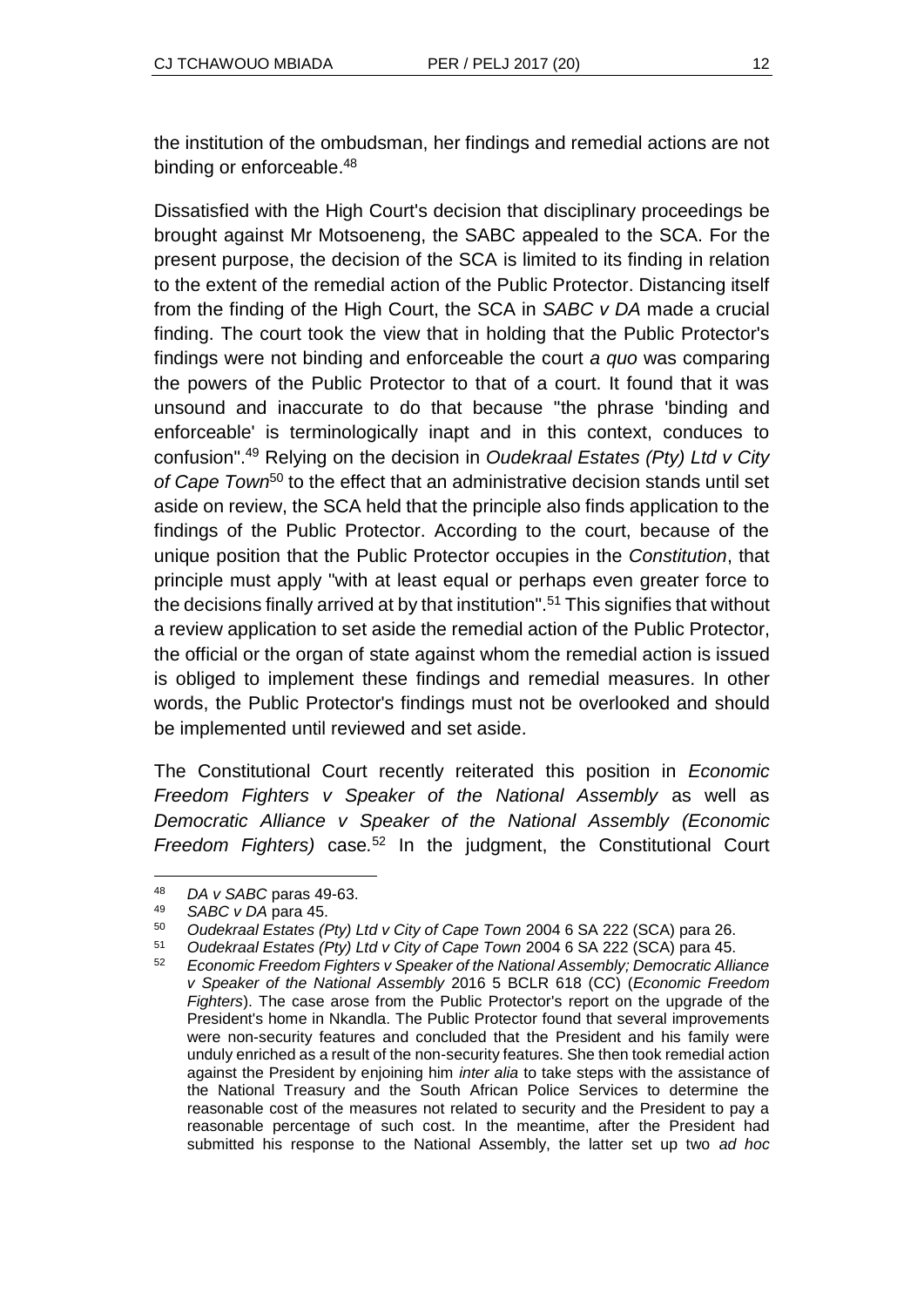concurred with the SCA's view that the Public Protector's remedial action had a binding effect.<sup>53</sup> To this effect, the Constitutional Court held that when remedial action is binding, compliance is not optional and that remedial action taken against those under investigation cannot be ignored without any legal consequences.<sup>54</sup>

It is, therefore, not open to anyone to ignore the Public Protector's remedial action based on holding a different view or to choose which part(s) of the remedial action to implement.<sup>55</sup> Doing so would be contrary to the rule of law, that requires that law-abiding people obey decisions made by those clothed with legal authority to make such laws or to approach a court for the setting aside of such decisions.<sup>56</sup> This is why the Constitutional Court, contrary to the SCA, was vehemently critical of the use of parallel investigations and processes in order to assess the veracity of the findings and recommendations of the Public Protector.<sup>57</sup> It stated in no uncertain terms that the National Assembly was wrong in passing a resolution that nullified the Public Protector's remedial actions.<sup>58</sup> According to the court, there is nothing wrong in seeking to ascertain the veracity of the finding of the Public Protector, but the court made it clear that the National Assembly actually flouted its obligations by passing a resolution nullifying the Public Protector's findings and replacing them with its own findings, because the Public Protector's remedial actions are binding until set aside through a proper judicial process.<sup>59</sup>

From the above it emerges that unlike ombudsmen in other jurisdictions, the Public Protector is established on a solid foundation that guarantees its independence so as to enable it to carry out its functions impartially. In so doing, the Public Protector may hold government accountable on various

l

committees comprising of its members to examine the Public Protector's report, as well as other reports, including the one compiled the Minister of Police. After endorsing the report by the Minister exonerating the President from any liability and a report to the same effect by its last *ad hoc* committee, the National Assembly resolved to absolve the President of all liability. Consequently, the President did not comply with the remedial action taken by the Public Protector. This prompted the Economic Freedom Fighters to seek clarity on the binding effect of the Public Protector's remedial action.

<sup>53</sup> *Economic Freedom Fighters* para 73.

<sup>54</sup> *Economic Freedom Fighters* para 73.

<sup>55</sup> *Economic Freedom Fighters* para 75.

<sup>56</sup> *Economic Freedom Fighters* para 75.

<sup>57</sup> *Economic Freedom Fighters* para 47.

<sup>58</sup> *Economic Freedom Fighters* para 98.

<sup>59</sup> *Economic Freedom Fighters* para 99.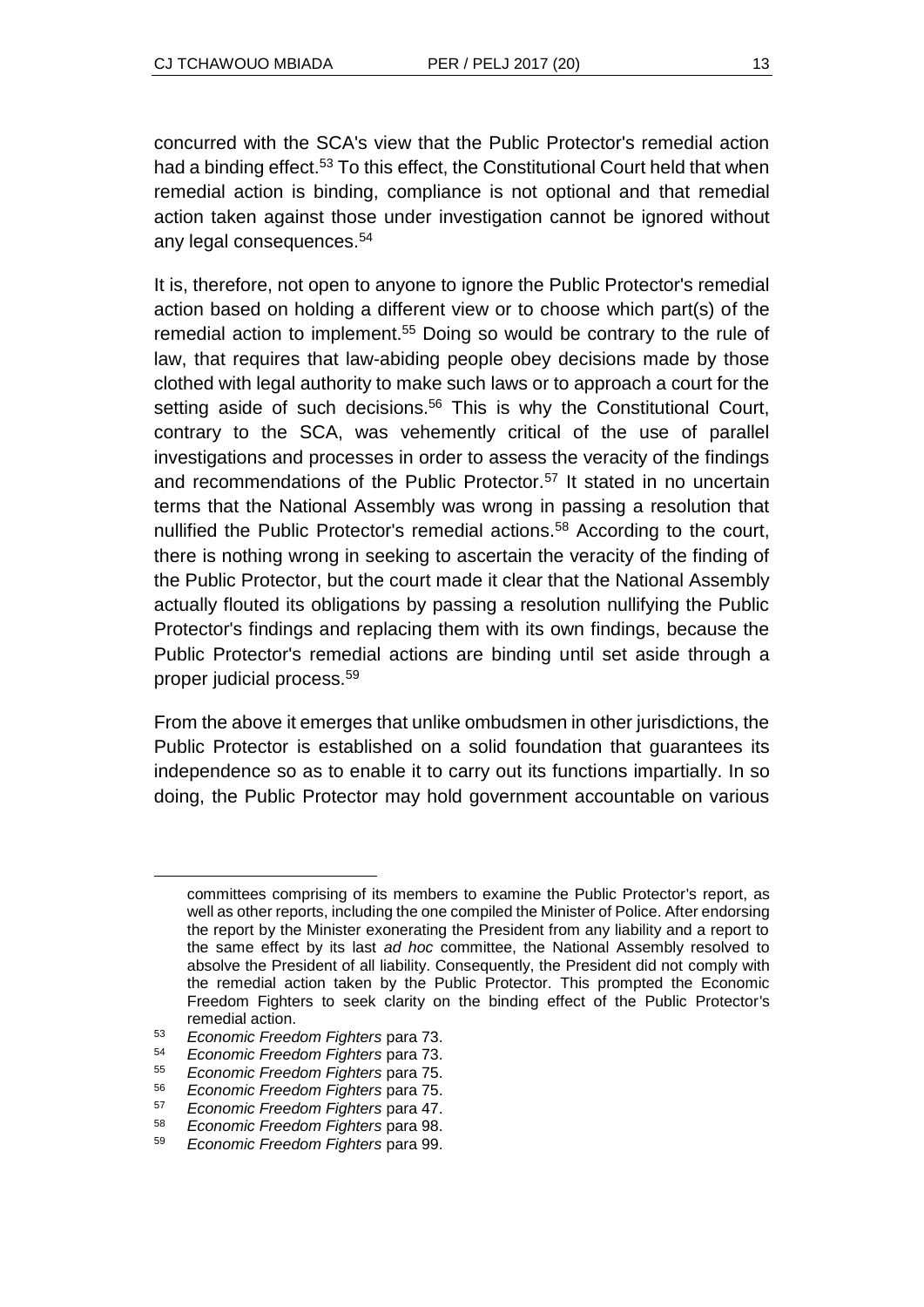service delivery issues such as the progressive realisation of the right to housing.

## *2.3 The accountability functions of the Public Protector in the progressive realisation of the right to housing*

The classical function of all ombudsmen is to investigate complaints by citizens concerning the administrative actions of the state. The primary functions of the ombudsman are to receive complaints from aggrieved citizens against government officials or agencies, investigate them, where necessary recommend corrective measures in order to remedy the grievances, and issue reports. The Public Protector is provided with similar powers to investigate *inter alia* any maladministration or undue delay in state affairs on its own initiative or on receipt of a complaint or an allegation or on the grounds of information that has come to its knowledge.<sup>60</sup> The accounting role of the Public Protector towards the government is exercised through its functions as set out in section 182(1) of the *Constitution* as follows:

The Public Protector has the power, as regulated by national legislation, (a) to investigate any conduct in state affairs, or in the public administration in any sphere of government, that is alleged or suspected to be improper or to result in any impropriety or prejudice; (b) to report on that conduct; and (c) to take appropriate remedial action.

In the light of the provision of section 182 above, the Public Protector is constitutionally mandated to investigate and report any maladministration on the part of the government and to take any remedial action it deems appropriate. The power of the Public Protector is also provided for in sections 6, 7 and 7A of the *Public Protector Act*, <sup>61</sup> which give the Public Protector additional rights, among others to subpoena, enter premises and exercise seizure. Matters which fall within the investigative jurisdiction of the Public Protector are provided for in section 6(4)(a)(i)-(v) of the *Public Protector Act*. That section mandates the Public Protector to investigate the following improper conducts: any abuse or unjustifiable exercise of power or unfair, capricious, discourteous or other improper conduct or undue delay by a person performing a public function; any improper or dishonest act or omission; any improper or unlawful enrichment or receipt of any improper advantage, or promise of such enrichment or advantage, by a person as a result of an act or omission in the public administration or in connection with the affairs of government at any level or of a person performing a public

l <sup>60</sup> Section 7 of the *Public Protector Act* 23 of 1994.

<sup>61</sup> *Public Protector Act* 23 of 1994.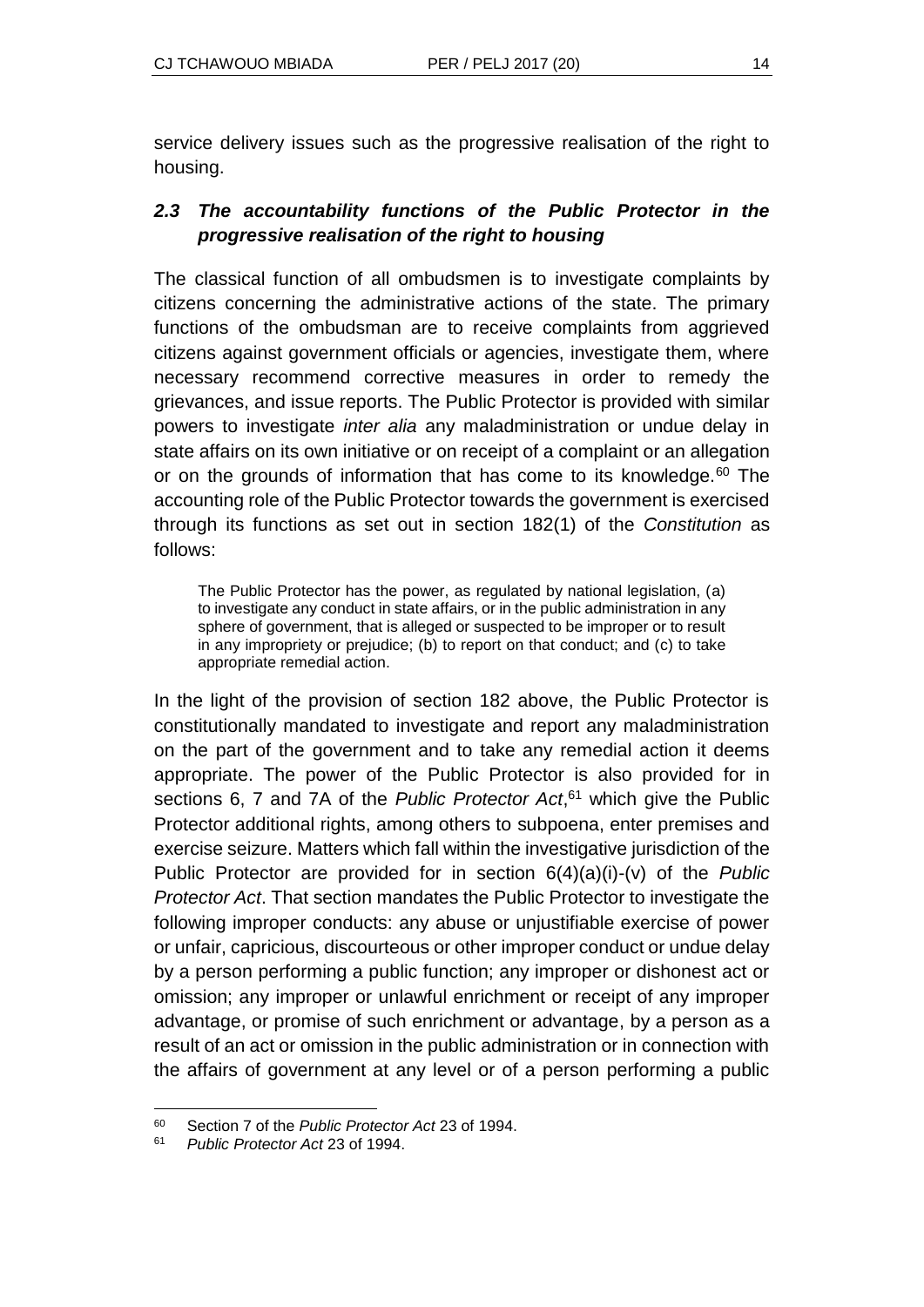function; or any act or omission by a government employee at any level, or a person performing a public function, which results in unlawful or improper prejudice to any other person.

It is clear that the Public Protector may investigate any improper act or omission in the running of state affairs on its own initiative or on receipt of a complaint. With regard to an investigation arising from its own initiative, for instance, it is reported in the Public Protector 2009-2010 Annual Report that the Public Protector conducted three investigations relating to the alleged undue delay on the part of the Western Cape Education Department to attend to conditions at Duneside Primary School; the allegations from a newspaper that the North-West Department of Transport, Roads and Community Safety failed to pay Mr K for providing transportation to learners of Calvyn Primary School; and a report by the South African Broadcasting Corporation regarding an incident where a trench was dug for the purpose of constructing a storm-water pipeline in Block 17, Moloto village, but was allegedly left unfilled by Thembisile Local Municipality.<sup>62</sup> Three investigations initiated by the Office of the Public Protector were also reported in the 2010-2011 Annual Report. $63$  It is in the exercise of its functions that the Public Protector could hold accountable the government in the realisation of the right to housing. For the Public Protector to be able to hold government accountable for its omission or act in relation to the right to housing, there first needs to be a complaint about either the violation or the promotion of the right to housing. It is the receipt of a complaint, or an investigation by the Public Protector on its own volition, that triggers the accounting role of the Public Protector, which is investigating, reporting and taking appropriate measures to cease the violation or to promote the realisation of a right. It is expected that the investigation should be proper. Meetings with affected complainant/s and/or community members may be held, interviews with responsible government officials and visits/inspections *in loco* may be carried out to assess the validity of the allegation/s. Once the investigation is completed, the Public Protector should report on the alleged improper act/omission. The reporting power of the Public Protector takes the form of a finding as to the veracity of the alleged act or omission. These findings would be the outcome of the investigations to establish the veracity of the complaints or allegations. The findings would be incorporated into the report and form the third phase of that report.

l

<sup>62</sup> Public Protector Annual Report 2009-2010 38-41.

<sup>63</sup> Public Protector Annual Report 2010-2011 7.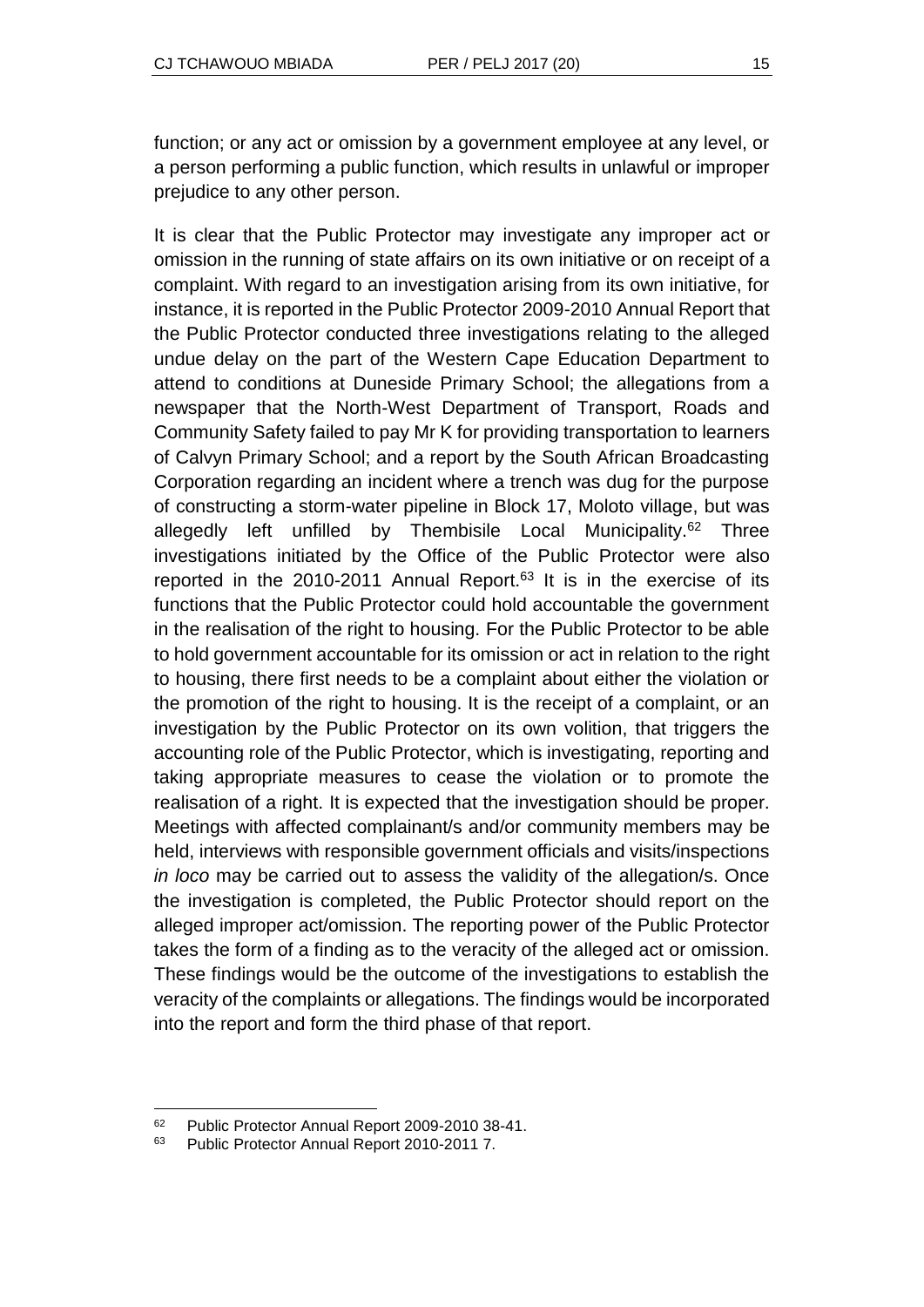The power to investigate would be meaningless without any remedial power. The remedial power enables the Public Protector to take corrective measures that redress the act or omission by making recommendations to that effect.<sup>64</sup> To this end, the Public Protector is enjoined in section  $182(1)(c)$ of the *Constitution* to take appropriate remedial action to solve the issue under investigation. This remedial action is incorporated into the report of the investigation. The remedy granted by the Public Protector takes the form of recommendations aimed at resolving alleged improper conduct in the light of the findings.<sup>65</sup> These recommendations generally refer the matter to the appropriate public body, which would take the steps necessary to address the issue.<sup>66</sup> These three core functions of the Public Protector are illustrated below in the light of its reports.

#### *2.4 The Public Protector and the investigation of the right to housing*

Before examining investigations relating to the right to housing, it is worth noting that section 6(4)(b)(i)-(iii) of the *Public Protector Act* enjoins the Public Protector to endeavour in its sole discretion to resolve any dispute or rectify any act or omission through mediation, conciliation or negotiation as well as expressing an advisory opinion or any process that may be expedient in the circumstances. In this respect the Public Protector has established the Early Resolution Unit to resolve speedily any complaint received. In its 2009-2010 Annual Report, the Public Protector credited itself that many complaints and disputes regarding state maladministration and other forms of improper conduct and related prejudice or injustice were resolved through conciliation, mediation and negotiation, which contributed to expediting and finalising investigations, cases and the delivery of remedial action in appropriate circumstances.<sup>67</sup> The use of mediation, conciliation and negotiation resulted in the early resolution of some of the cases brought, and granted speedy redress to some victims of maladministration and other forms of improper conduct by state actors.<sup>68</sup>

 $\overline{a}$ 

<sup>64</sup> Section 182(1)(c) of the *Constitution*.

<sup>65</sup> Section 8 of the *Public Protector Act* 23 of 1994.

<sup>66</sup> Bishop and Woolman "Public Protector" 24A-16.<br>67 Bublic Protector's Appual Benert 2009, 2010.

<sup>67</sup> Public Protector's Annual Report 2009-2010.

<sup>68</sup> In the 2013-2014 annual report, the Public Protector reported that it received complaints regarding allegations of maladministration of RDP housing (incomplete and defective) in Mpumalanga. The Public Protector visited the affected communities, took photographs of the houses and forwarded them to the Provincial Department of Human Settlement. A memorandum of understanding was entered into between the Public Protector and the Department which undertook to repair a total of 401 houses. An action plan monitored by the Public Protector was put in place indicating the different timelines for implementation (59).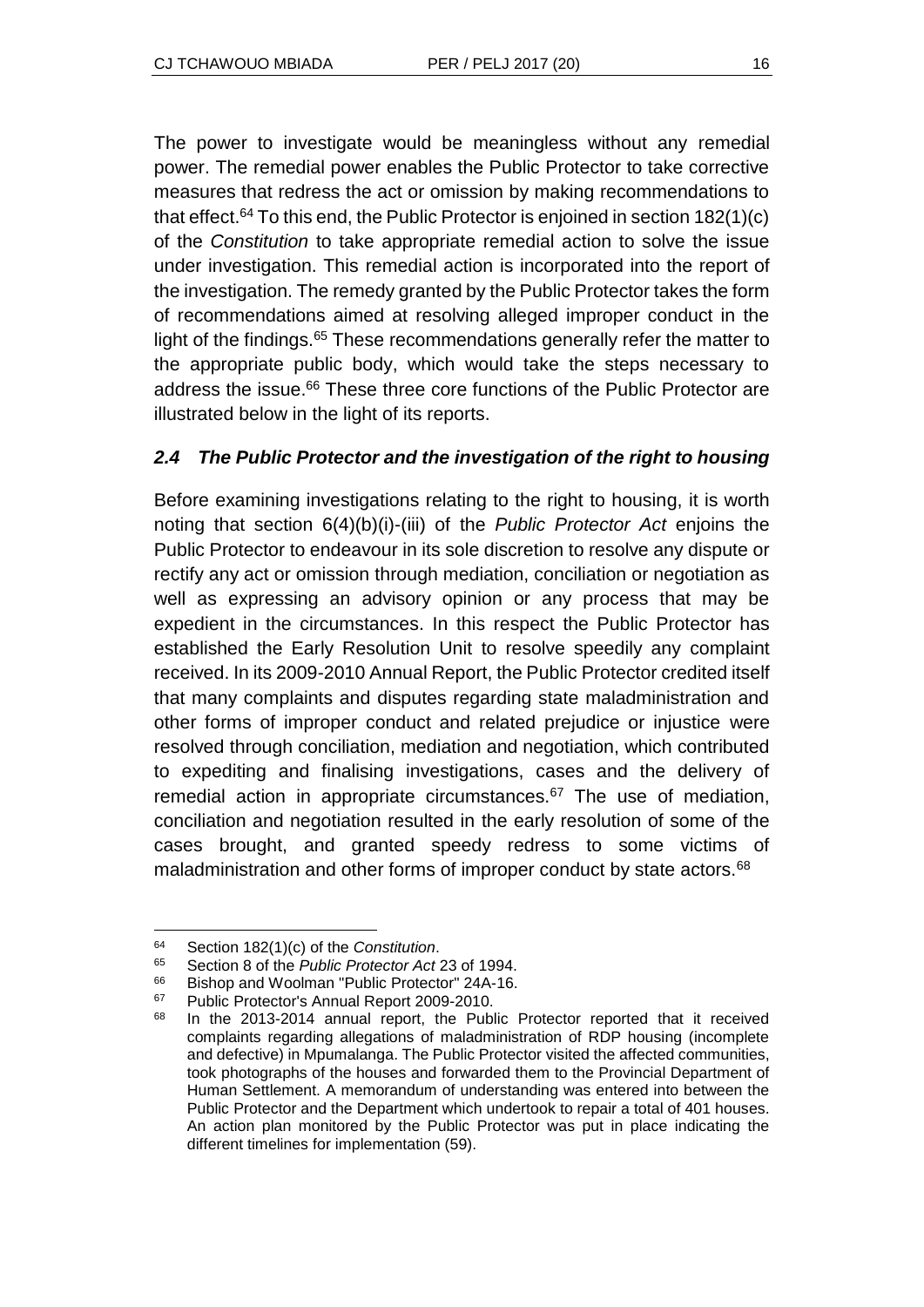This is consonant with the general aim of mediation, which is to encourage contending parties to settle their dispute.<sup>69</sup> Mediation and conciliation are conducted under the auspices of a third party whose role is to facilitate the consent of the parties. Unlike in adjudication proceedings where the third party involved imposes a solution upon the litigants and does not require consent,<sup>70</sup> most people prefer mediation because the parties control the dispute and its resolution.<sup>71</sup> Mediation improves communication between parties, thereby enhancing harmonious relationships which may have deadlocked in a formal adjudication process. In this sense, mediation and or conciliation boosts parties' confidence, resulting in a speedy resolution of a dispute. In addition, a mediator or a conciliator can encourage parties to think about the relative costs and advantages of choosing one or another course of action.<sup>72</sup> Moreover, mediation may be used as a supplement to having recourse to the courts.<sup>73</sup>

Despite the benefits attributed to conciliation and/or mediation, these processes do not often yield the expected result. Hence litigation has been known to ensue thereafter, or investigations have had to be performed in the case of the Public Protector. Although the Public Protector received a number of complaints, few of such complaints relate to the right to housing. Four complaints variously related to housing are examined below.

## *2.4.1 Complaint relating to poor service delivery against Senqu Local Municipality*

This complaint lodged against the Senqu Local Municipality in the Eastern Cape relates to allegations of poor service delivery to residents of New Location and Khwezi Townships in Lady Grey, and to the communities of Walaza, Khasalala, Mfityi, Ndofela, Mbhobho and Hinana villages in Sterkspruit. Residents complained about the lack of a water supply, sanitation, road maintenance and electricity, among other issues.

This complaint is the subject of an investigative report numbered 34 of 2010/11. After investigations into the veracity of the complaint, the Public Protector found that the communities indeed had problems regarding the delivery of services by the municipality and that there was inadequate sanitation infrastructure in all the affected villages, which posed a health risk

l <sup>69</sup> McEwen and Maiman 1984 *Law & Soc'y Rev* 12.

<sup>70</sup> McEwen and Maiman 1984 *Law & Soc'y Rev* 15.

<sup>71</sup> McEwen and Maiman 1984 *Law & Soc'y Rev* 45.

<sup>72</sup> McEwen and Maiman 1984 *Law & Soc'y Rev* 15.

<sup>73</sup> See Bryant and Lane 2013 *Franchise LJ* 261-277.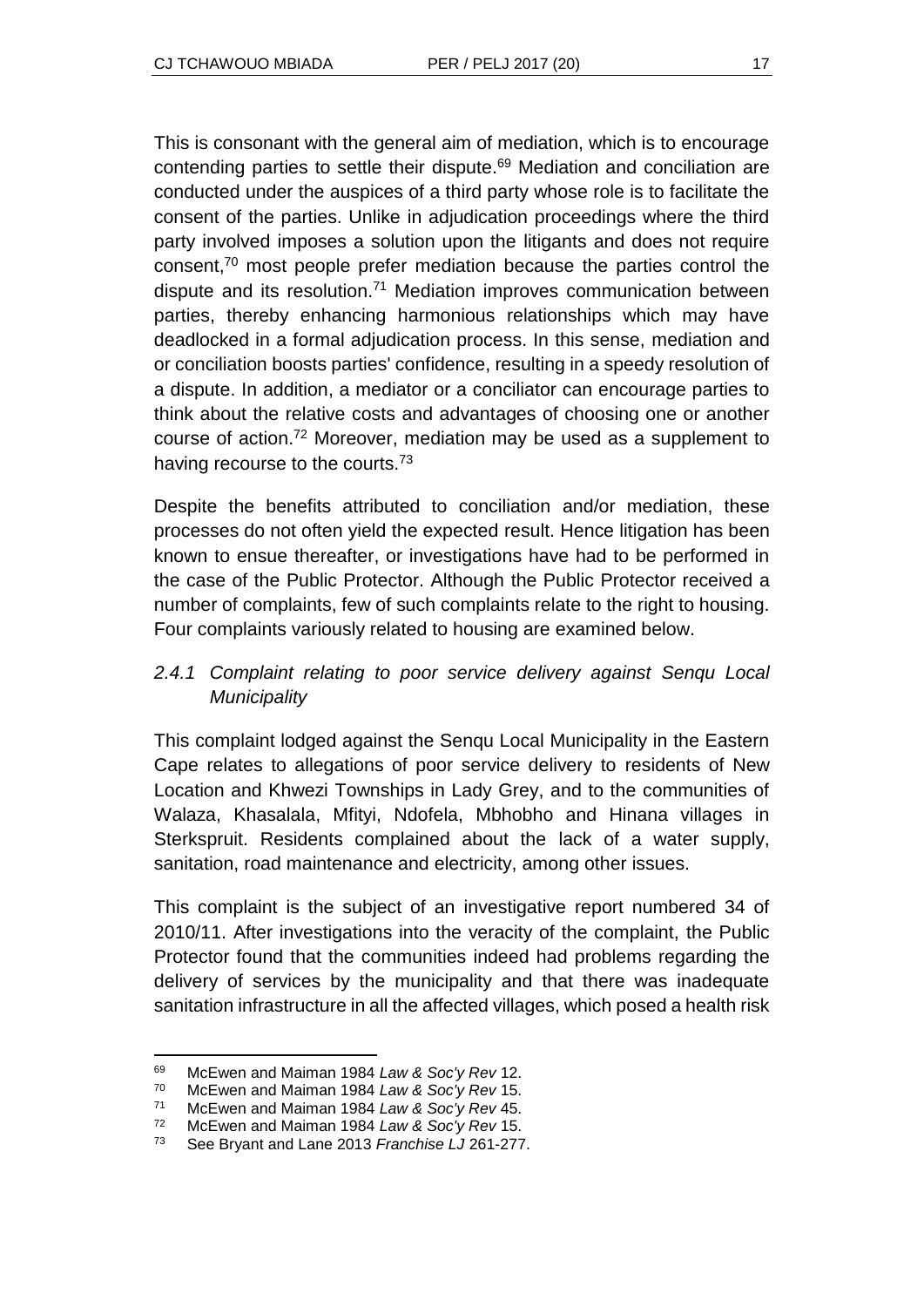to the community. Also, it was found that the road infrastructure needed improvement and upgrading as this posed a challenge to the community, particularly during rainy seasons.<sup>74</sup>

Having found that there was inadequate service delivery in the areas, the Public Protector made recommendations to the effect that the Municipal Managers concerned should take steps to ensure that municipal services are rendered in compliance with the *Batho Pele* principles; to fast-track the implementation of water and sanitation projects; to provide interim relief for the provision of water; to attend to the upgrading of roads; to explore options to make land available for low-cost housing projects; and to implement systems to deal with the capturing and processing of applications for lowcost housing.

## *2.4.2 Complaint against the failure of Steve Tshwete Local Municipality to assist with the acquisition of a title deed*<sup>75</sup>

The complaint against the Steve Tshwete Local Municipality arose out of two complaints lodged by Mr PA Phoku and Mr MJ Mthembu. Both complainants alleged that they were allocated low-cost subsidy houses (stand No 4292 and stand No 2876 located in Extensions 6 and 4 respectively). Both complainants alleged that since they had been allocated their houses they had unsuccessfully approached the Municipality for their title deeds. In the case of Mr Mthembu, however, it was alleged that another person had already registered his stand in his name.

As part of its investigation into the complaints, the Public Protector held meetings and exchanged correspondence with municipal officials. About Mr Phoku's complaint, the Public Protector sent a written enquiry to the Municipal Chief Housing Officer, and when he failed to respond, it followed this up with letters and telephonic calls to the Chief Housing Officer. This led to a response (although almost six months later) by Ms FE Phiri, the Municipal Executive Manager of Public Services, to the effect that Mr Phoku's name was on the list that had been forwarded to the service provider, Sisonke Development Planner, appointed to register housing beneficiaries in Kwazamokuhle Extension 6.

l <sup>74</sup> Public Protector's Annual Report 2010-2011 12. The examination into this complaint is limited to what was incorporated into the final report due to the difficulty in obtaining the report from the Public Protector's office.

<sup>75</sup> The findings about this complaint are embodied in report No 3 of 2010/11 dated 14 June 2010.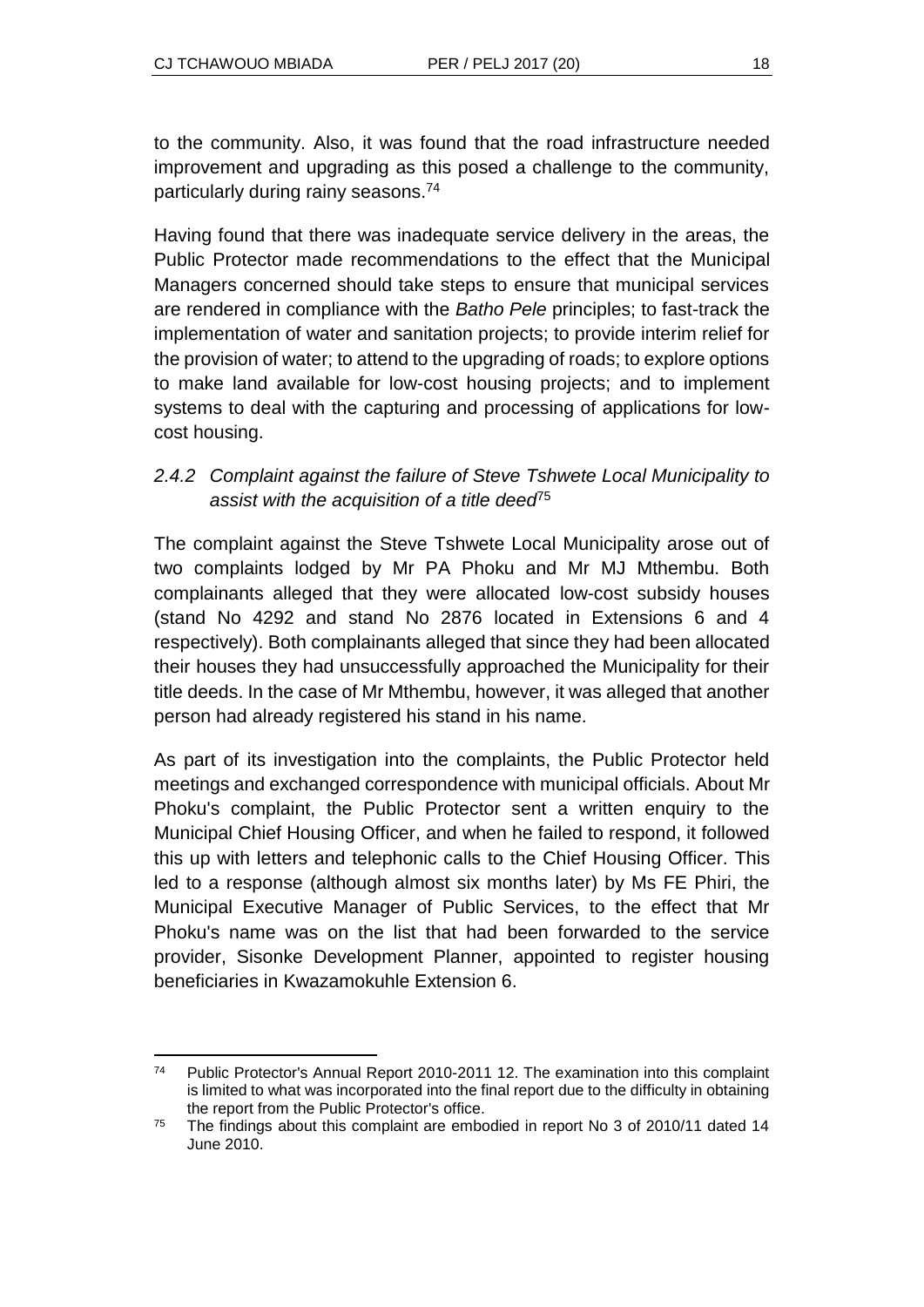Regarding Mr Mthembu's case, in a letter dated 6 May 2008 Ms Phiri explained that there had been a misallocation of houses by the service provider (Grinaker Ltd and the Birman & Serfontein Attorneys). She also stated that although the attorneys had advised the Municipality that all of the beneficiaries involved should visit their offices to resolve the problem, the process did not proceed due to a lack of cooperation by one of the affected beneficiaries.

Subsequent to this letter, and to speed up the investigation, the Public Protector held a meeting with Ms Phiri on 13 August 2008 to clarify the report received from the Municipality. It appeared in the case of Mr Phoku that the service provider had failed to discharge the mandate to register the title deeds not only of Mr Phoku but of all other beneficiaries of low-cost subsidy houses residing in Kwazamokuhle Extension 6. Concerning the case of Mr Mthembu, all parties agreed that the cases of all of the beneficiaries whose houses were incorrectly registered in somebody else's name in Kwazamokuhle Extension 4 be tabled at a Mayoral Committee scheduled for 14 August 2008. After Mr Andries Masilela had failed to convey the resolution of the Mayoral Committee to the Public Protector, Ms Phiri sent another letter to the Public Protector reiterating that they had held a meeting with the affected beneficiaries and that they had sent recommendations to the council for consideration. The Mayoral Committee meeting, which took place on 20 November 2008, considered the recommendations received from Ms Phiri. The Mayoral Committee adopted the recommendations, and Mr Masilela sent the resolutions to the Public Protector. The Municipality decided, among other things, that the affected beneficiaries in Kawzamokuhle Extension 4 should remain in the houses they were occupying and that it would instruct at its own costs its attorneys to immediately rectify the error concerning the title deeds of houses whose accounts were up-to-date.

Subsequent to the investigation, the Public Protector found that the Steve Tshwete Local Municipality had failed to assist Mr Phoku timeously in acquiring a title deed for his stand and to address the Department of Local Government and Housing on the issue of stands that had been incorrectly allocated in Kwazamokuhle extension 4. The Public Protector then recommended that the Municipal Manager take steps to attend to the registration of Mr Phoku's title deed and implement the resolution of the Mayoral Committee of 20 November 2008. The Public Protector also recommended that the Municipal Manager should ensure that the beneficiaries of low-cost subsidy houses shold get assistance to obtain title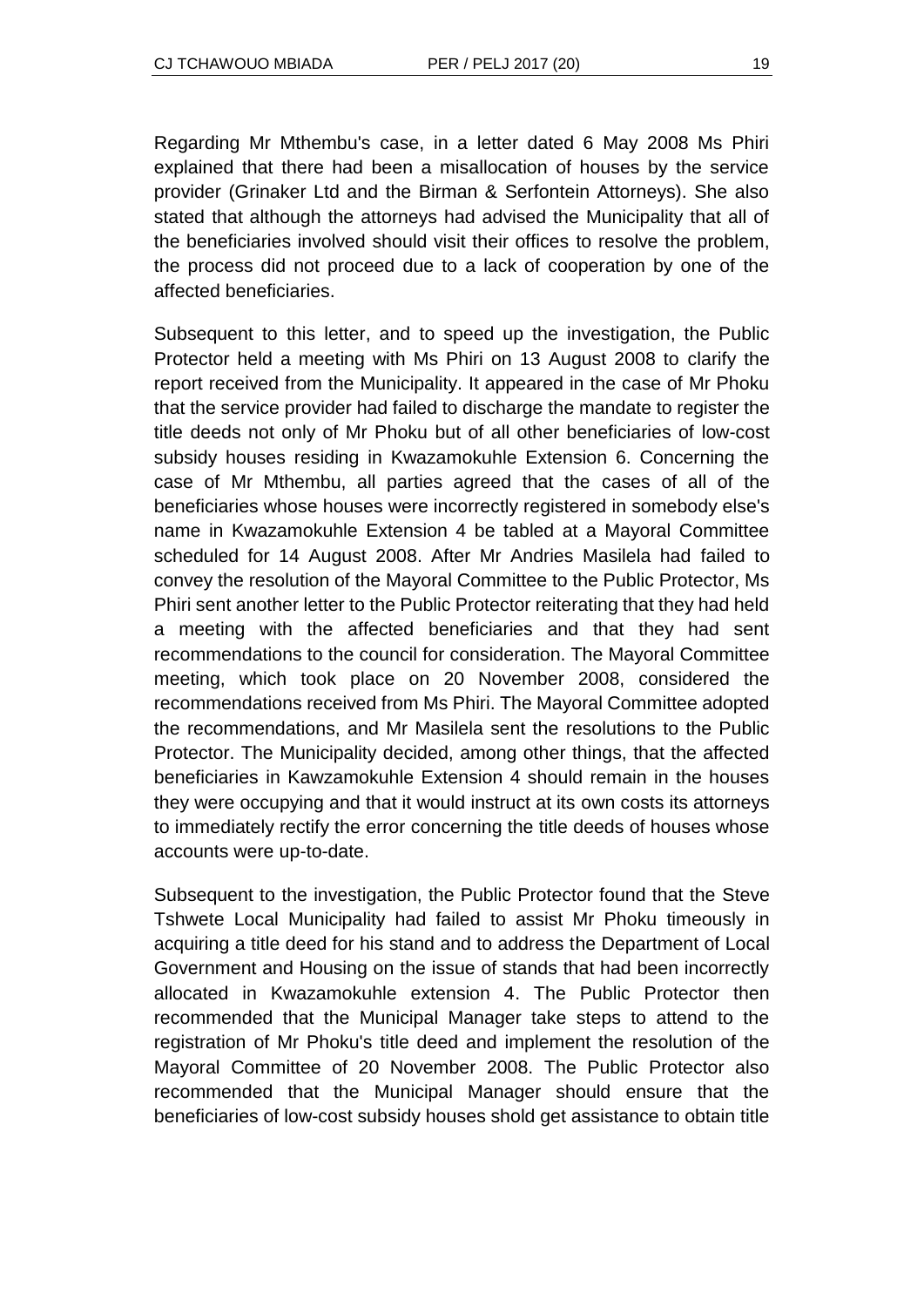deeds for their properties within a reasonable time after taking lawful occupation.

*2.4.3 Complaint against the City of Tshwane relating to its failure to implement an undertaking to transfer a property to Mr and Mrs Zondi*<sup>76</sup>

In this matter Mr and Mrs Zondi, the complainants, alleged that they had purchased a property marked Erf 11521 from the Municipality at the cost of R17 286.45. During 2004 the complainants found that a structure had been erected on property occupied by someone else. The occupier alleged having bought the stand from the Municipality. After a complaint was lodged with the Municipality, the complainants alleged that the Municipality confirmed that a councillor had sold the stand without prior consultation and authorisation. The Municipality is alleged to have undertaken to compensate the complainants with another stand and to install basic services on the stand but did not fulfil its undertaking.

In investigating the complaint, the Public Protector corresponded with officials of the Municipality and held meetings with the General Manager, Housing, and the Deputy Director: Development Law, Alienation and Acquisition services. A letter dated 28 July 2004 was sent to the Municipality requesting information and documentation regarding the complaint. In response, and in a letter dated 4 August 2004, Mr FM Fenyane of the Informal Settlement, Land Invasion Management and Community Liaison Department confirmed that the complainants had indeed purchased the queried stand and that the stand had been allocated to a third party.

The Municipality then resolved to provide an alternative property in the same area and to sell the subject property to the occupant on the basis that the latter had already erected a structure on it. Subsequent to this letter, the Public Protector held a meeting with Municipal officials in December 2004. The officials reported that they had referred the matter to the Municipality's Legal Department for finalisation, that the Municipality had allocated an alternative property, portion 2 of stand 9684, Mamelodi East, to the complainants, and that the process of installing services on the alternative property was underway. This process did not, however, materialise because the Municipality later discovered that the alternative property had been registered in the name of the Seventh Day Adventist Church (the Church) and could therefore not be registered in the complainants'' name. However,

l <sup>76</sup> This complaint is the subject of Report No 2 of 2010/11.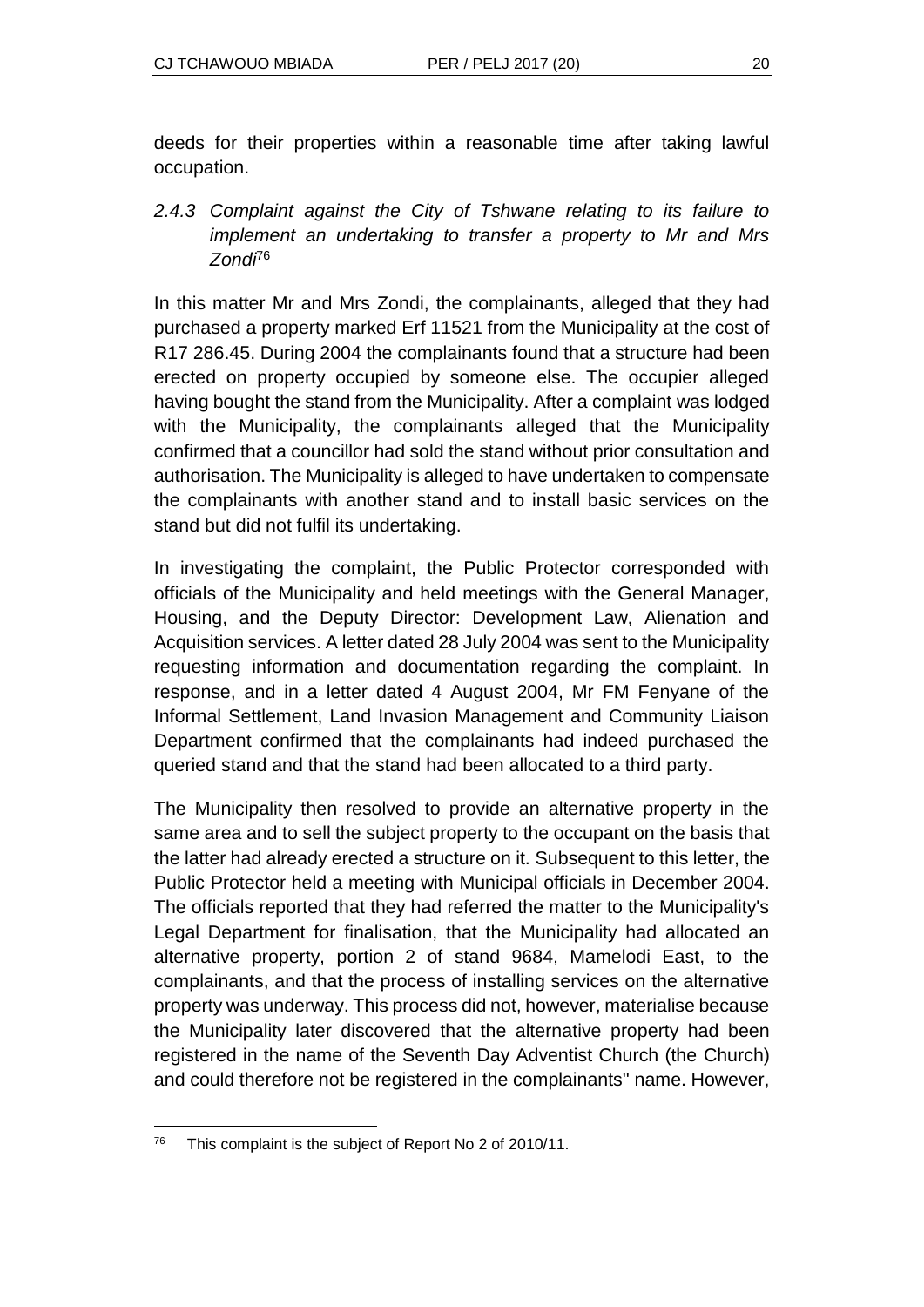the Church moved to another stand, and the complainants were allocated the alternative property. The Public Protector made a further enquiry about the reasons why the alternative property had not been registered, and why water and electricity had not been installed. The Municipality responded in a letter dated 17 June 2008 stating that it had reached an agreement with the Church that the alternative property be transferred back to the Municipality to enable the Municipality to transfer it to the complainants.

At the end of its investigation, the Public Protector found that the Municipality had allocated the complainants' stand to a third party, and it had failed for 10 years to honour its undertaking to facilitate the transfer of the alternative property to the complainants as compensation for the property paid by the complainants. To ensure that the alternative property be transferred to the complainants, the Public Protector requested the City Manager of the Municipality to compensate the complainants for any loss suffered and ensure that within 180 days, Portion 2 of Erf 9684 situated in Mamelodi East be transferred to them. In the alternative, it requested the Municipality to provide them with a property of equivalent value. It further recommended that the City Manager should institute internal proceedings to establish the causes of the failures, identify the persons responsible, and take further action in terms of the *Public Finance Management Act<sup>77</sup>*

## *2.4.4 Alleged omission to provide low-cost housing by the Northern Cape Department of Cooperative Governance, Human Settlement and Traditional Affairs*<sup>78</sup>

In this complaint the Public Protector was requested to investigate allegations of maladministration and improper prejudice relating to an omission by the Northern Cape Department of Cooperative Governance, Human Settlement and Traditional Affairs (the Department) to provide a lowcost housing subsidy. Mr MJ Dikolomela, the main complainant and his wife, Mrs DJ Notywala, (hereafter the complainants), alleged that during February 2009 they jointly applied for a low-cost subsidy house. However, they were informed that their application was unsuccessful because it appeared from the Housing Subsidy System (HSS) that Mr Dikolomela was already a recipient of a People's Housing Process subsidy, commonly known as the Self-Help Housing Subsidy, in Limpopo Province, Lulekani Township. They further alleged that the Department allocated their site, number 1068, which

 $\overline{a}$ <sup>77</sup> 1 of 1999

 $78$  The finding of this complaint is titled "Without a Roof" and appears in report 14 of 2013/2014.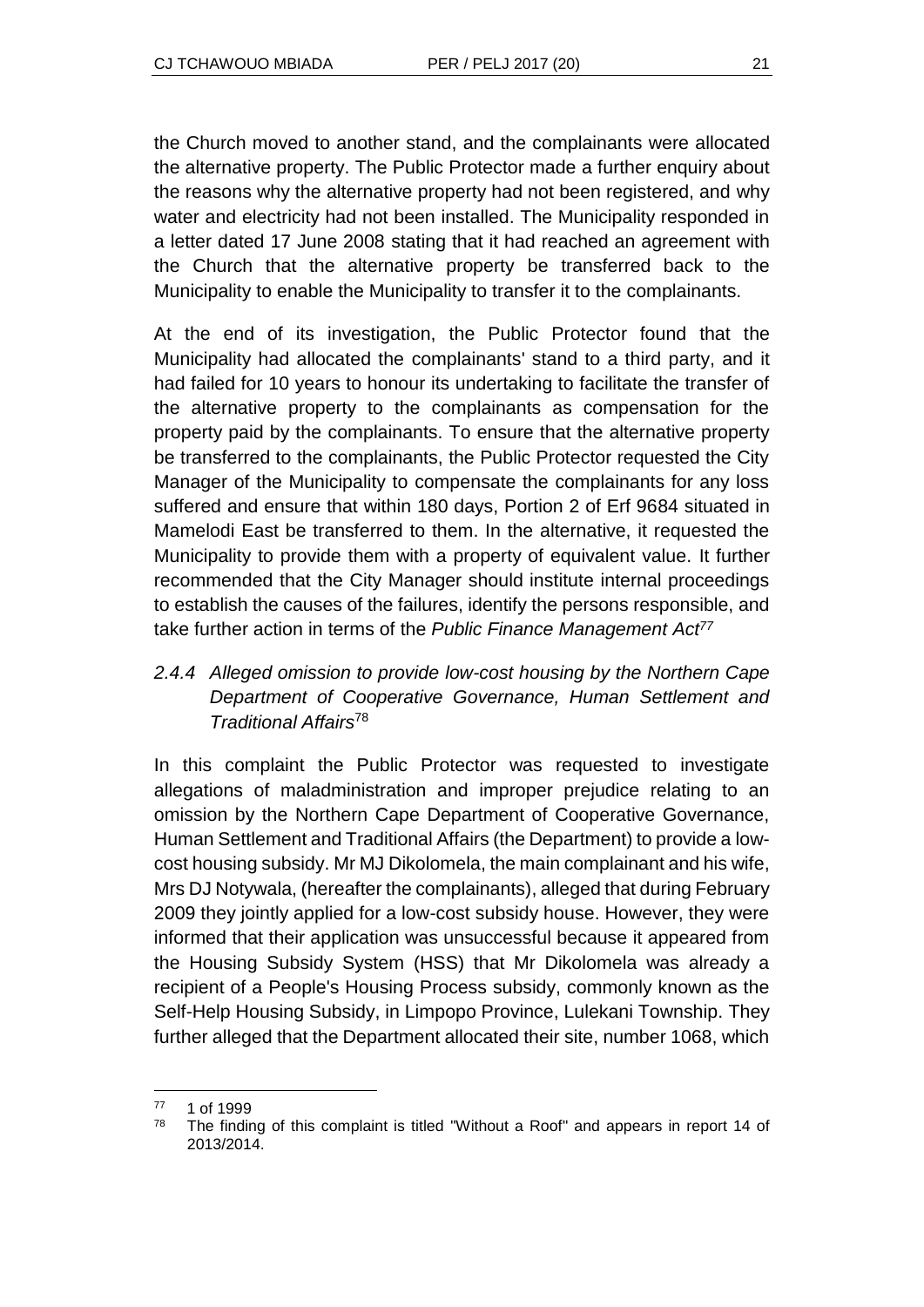they had occupied for more than five years, to the next person on the waiting list.

In order to consider the complainants' allegation the Public Protector requested a printout from the HSS database. The HSS database evinced that the site occupied by the complainants was registered in the name of Mr B C Mahlane. Upon consultation with the complainants on 2 July 2010, they requested an urgent intervention. To this effect, on 27 July 2010 an email raising the matter was sent to Mr M Mdunge, Senior Manager, Frances Baard Regional Office of the Department, requesting the Department to put in abeyance the allocation process until the finalisation of its investigation. On 29 July 2010 the matter was further discussed telephonically with Ms J Moloto of the Department of Local Government and Housing in Limpopo and Mr P Komamo of the Department. Ms Moloto consulted the Limpopo's HSS database and found that the particulars of Mr Dikolomela did not appear on their system. She advised that if Mr Dikolomela had previously benefited from a low-cost property in any province in the country, the HSS database would detect it. She found that six digits of Mr Dikolomela's identity number (ID) matched those of another person' who had previously benefited from the housing scheme. According to her, this might have been the reason why the complainants' application was unsuccessful.

Through a correspondence dated 23 September 2010, the matter was raised once more with the Acting Head of the Department, Mr Swartland, wherein he was advised about the steps taken so far to resolve the matter. He was also requested to put the allocation of the house on hold until the finalisation of the matter. On 30 September 2010, and in response to an email sent on the 13<sup>th</sup> of the same month, Ms Moloto phoned the Public Protector advising that they had visited the purported house no 1332 allocated to Mr Dikolomela, as it was the only house on the HSS database owned by someone who had an ID with six digits similar to those of Mr Dokolomela. She confirmed that the house had been registered on 4 July 1997 in Mr B Mahlane's name and also that Mr B Mahlane and Mr Dikolomela's months of birth, date of birth and first two ID digits were similar.

Based on this confirmation, the Public Protector wrote to the Department's Regional Manager, Ms Mogodi and Mr Mfeya, Sol Plaatje Municipality Housing Manager, on 6 July 2011, proposing a joint meeting to resolve the matter through the Alternative Resolution Dispute (ADR) process. The ADR meeting took place, and all parties reached an in-principle agreement. They agreed that since Mr Dikolomela had been the first to apply for the house, the house should have been allocated to him. They could not, however,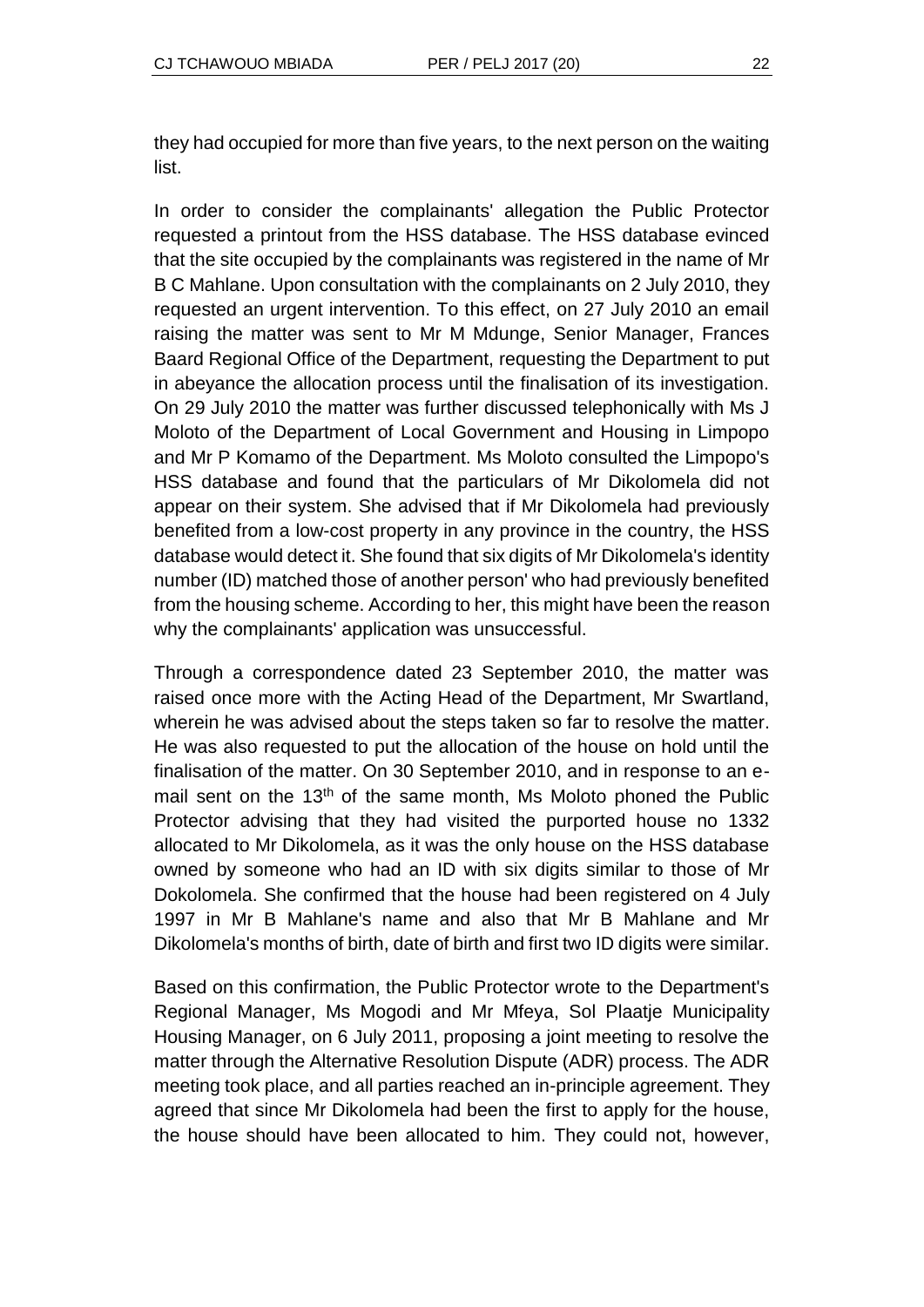implement the agreement since the Department had in 2011 approved Mr Dikolomela's application for the same house, but the National Department of Human Settlements (the National Department) had revoked their decision because the Department no longer had the power of deletion on the HSS database. Nevertheless, they identified site number 23929, Homelite, Kimberly as an alternative site to be allocated to Mr Dikolomela. After the identification, an inspection *in loco* was conducted with the complainants on the new site. They were advised, however that the construction of the house would commence only once the National Department had performed the override or the deletion.

On 12 November 2010, a meeting was held with the Executive Manager of the Department, Ms Soodeyal, and on 13 July 2011 a joint meeting took place with Ms Soodeyal and the Manager of the Frances Baard District Municipality, Ms Mogodi. It was agreed during the meetings that the Department should proceed with the overriding or deletion process which would allow Mr Dikolomela to qualify for low-cost housing. On 2 July 2013 the Department confirmed telephonically that a verification process would be carried out on the HSS database.

Subsequent to this investigation, the Public Protector found that the Department had acted wrongfully in concluding that Mr Dikolomela had previously benefitted from a low-cost house and then continued to consider the next person on the waiting list, and that the Department's action and omission to verify the outcome of the HSS constituted maladministration. The action of the Department was found to have prejudiced Mr Dikolomela and his wife in that they had to continue staying in a shack as a result of the error. The Public Protector also found that although certain acts and omissions amounted to maladministration, the Department had taken steps to rectify the maladministration by allocating an alternative site where Mr Dikolomela could build a house. It lastly found that there had been no rectification of the erroneous statement that indicated that Mr Dikolomela was already the recipient of a housing subsidy.

In the light of its findings, the Public Protector directed the Director-General of the National Department to ensure that Mr Dikolomela be assisted with the overriding or deletion process within one month from the date of the report to link Mr Dikolomela's application to site number 23929, Homelite, Kimberly. The Department was directed to make funds available for the construction of the house within one month from the date of the deletion or overriding process, and to ensure that construction commenced at the same time as funds were made available. The Department was also requested to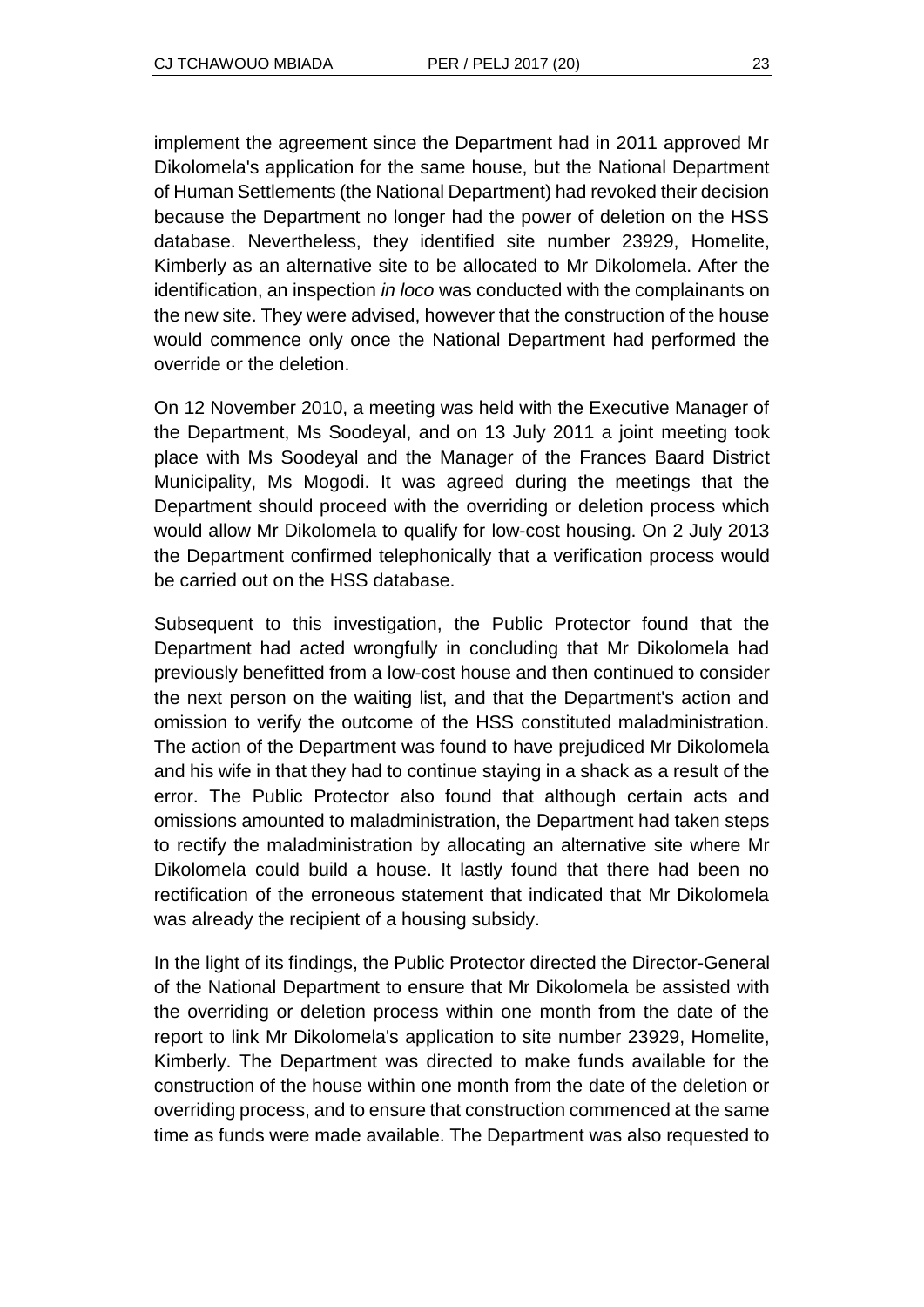avoid future errors and first to review the HSS results before considering applications for low-cost subsidies and to send a letter of apology to the complainants.

It is evident from the above that the Public Protector has the power to investigate, report and take appropriate remedial action or resolve disputes through mediation, negotiation or conciliation. The Public Protector exercises its mandate to hold public officials accountable through its functions. The Public Protector's investigative role into maladministration in the provision of services enables it to expose officials or organs of state who fail to provide services, thereby holding them accountable for their actions.

By directing the government to provide services or to cease the violation of the right to housing, the Public Protector exercises its accounting powers towards the government and organs of state. These accounting powers find expression not only in the Public Protector's investigation but also in its remedial action. Concerning the role played by the Public Protector in holding government accountable during its investigation, this paper submits that government accounts to the Public Protector when it engages with the Public Protector during the investigation. It is because of the recognition of the accounting role of the Public Protector in enforcing the realisation of the right to housing that various government entities correspond and hold meetings with the Public Protector to justify their actions and or omissions. The Provincial Department of Human Settlement in Mpumalanga even signed a memorandum of understanding with the Public Protector<sup>79</sup> in order to avoid unnecessary investigations. In so doing the Department does not only acknowledge the need to account to the Public Protector but also acknowledged the role of the Public Protector as a vector of accountability enshrined in the *Constitution*. Moreover, the undertaking to provide alternative stands in two of the above cases demonstrates that the role played by the Public Protector in enforcing the right to housing cannot be disputed. The Public Protector's remedial actions also reinforce its accounting role.

Concerning the Public Protector's remedial action, it is argued in this paper that notwithstanding the binding effect of the remedial action, it determines

l  $79$  Public Protector Annual Report 2013/14, 57. The agreement was entered into to solve numerous complaints regarding allegations of maladministration in respect of RDP houses in Mpumalanga. Most of the complaints related to incomplete and defective houses. As part of the agreement, the department undertook to repair 401 houses. An action plan was put together to indicate the different timelines of implementation. The Public Protector continues to monitor the implementation.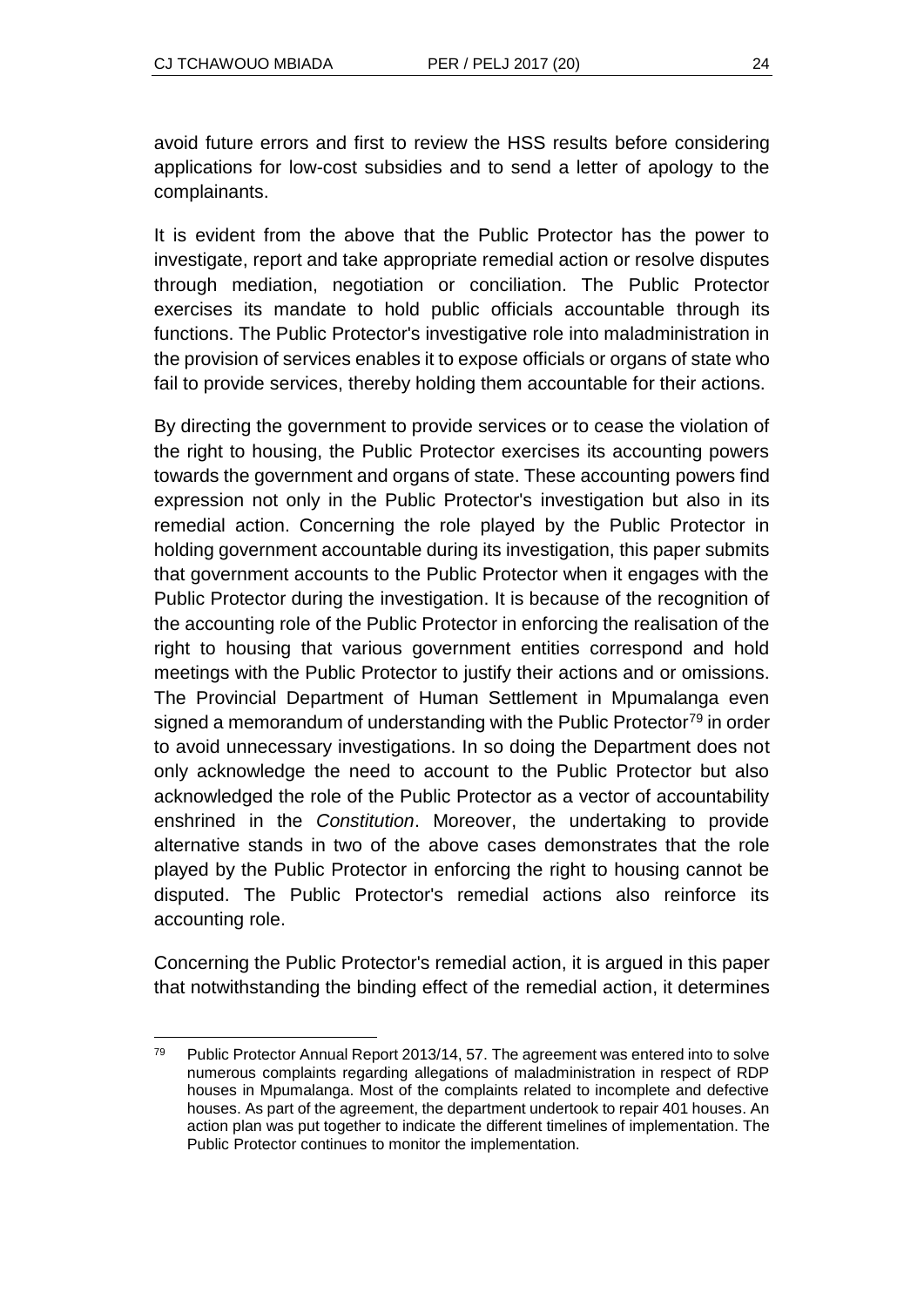the extent to which the Public Protector may hold government accountable. The accounting function of the Public Protector is in turn dependent on government's compliance with the remedial action. This means that the Public Protector's role in holding government accountable depends to a large extent on whether its remedial actions have been complied with. This is so because remedial actions are not always fully implemented.<sup>80</sup> It, would be however, presumptive to generalise about the implementation or nonimplementation of the remedial actions as only an examination of the remedial actions in the four reports above may determine the extent of the Public Protector's role as an accounting institution as far as the right to housing is concerned.<sup>81</sup>

In Report 14 of 2013/2014 examined above, the Public Protector directed the Department to effect five actions to rectify its omission to provide a lowcost housing subsidy to Mr Dikolomela. It is reported that the Department has complied with four of the remedial actions.<sup>82</sup> Concerning the nonimplementation of the remedial action relating to the inclusion of the complainant's name on a list of beneficiaries, it is reported that Sol Plaatje Municipality undertook to finalise the provision of the house of the complainant before the end of December 2014. However, this had not yet been done as at the receipt of the compliance report on 13 October 2015.

This signifies that there has been almost full compliance with the Public Protector's remedial action. By complying with four of the remedial actions and by undertaking to include the complainant's name on the list of beneficiaries, the Department was accounting to the Public Protector. The compliance report above demonstrates that the Public Protector, as an accounting institution established to support elected institutions, through its findings and remedial actions ensures that government carries out its constitutional mandate of providing sustainable services to its communities, thereby rendering government accountable not only to it but also to communities. The Public Protector's accounting functions are even greater when government complies with the Public Protector's remedial actions. Compliance with the Public Protector's remedial action enhances its accounting role in enforcing the realisation of the right to housing. By holding government accountable through its remedial actions, the Public Protector ensures that its' role is consonant with the purpose of political accountability,

l 80 There are instances where the government has not implemented the Public Protector's remedial actions, the *DA* v *SABC* case being one such instance.

<sup>&</sup>lt;sup>81</sup> It is worth noting that the author could obtain only one compliance report from the Public Protector, despite making numerous written requests since September 2015.

<sup>82</sup> Compliance report received from the Public Protector's office. Document with author.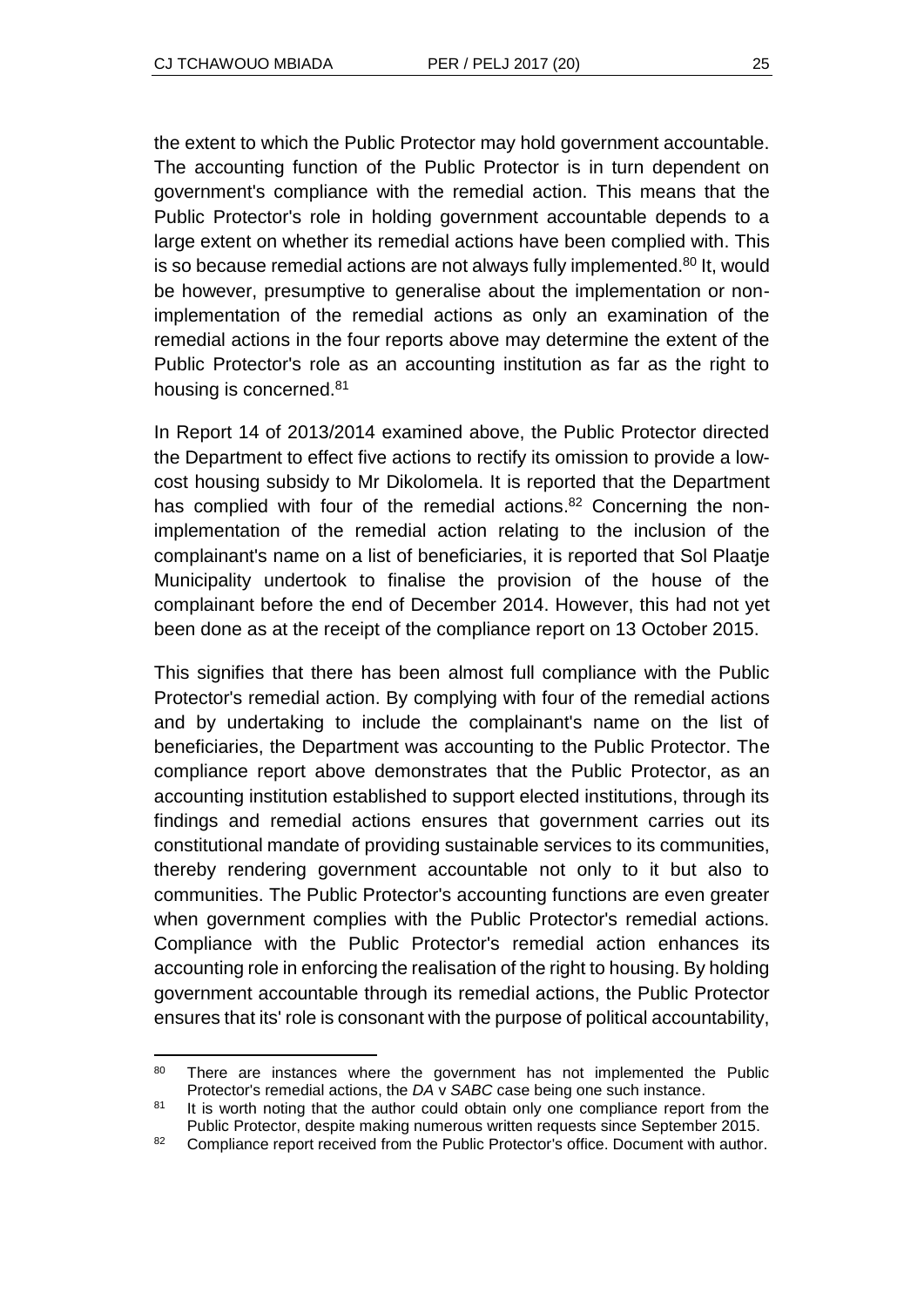which is to hold accountable, government and or organs of state for their actions and or omission.<sup>83</sup>

It follows that since the purpose of political accountability is to hold public officials accountable, the Public Protector, as one of its mechanisms, also fulfils the same purpose. This paper, therefore, posits that there is no need to focus solely on courts in seeking to enforce the realisation of the right to housing. The Public Protector is another avenue or forum through which one can enforce the realisation of the right to housing. With almost full compliance with the Public Protector's remedial actions by the government, the enforcement of the right to housing may be done through the Public Protector. Moreover, and in accordance with the findings in the cases involving the *SABC* and the *Economic Freedom Fighters*, the government should comply with the Public Protector's remedial actions until they are reviewed and set aside. Until such time that these remedial actions are reviewed, they stand and should be complied with. This is because the Public Protector is considered as an institution whose decisions, even if unreasonable, are binding until set aside on review.

In the event that the government does not comply with the remedial actions and has not set them aside on review, the paper suggests that the remedial actions be made an order of court. Any aggrieved party or even the Public Protector may apply to the court for the remedial actions to be made an order of court. To this end, the constitutional provisions and the legislation relating to the Public Protector should be amended to reflect this suggestion. This in clear entails including in section  $182(1)(c)$  and section  $6(4)(c)(ii)$  of the *Public Protector Act* 23 of 1994 that the Public Protector's remedial actions may be made an order of court if not complied with.

The amendment to the above sections to the effect that the Public Protector's remedial actions be made orders of court would strengthen the accounting power of the Public Protector. Court's judgments have more weight than remedial actions and making them orders of court would definitely enhance the Public Protector's remedial powers. This is because orders of court, by virtue of section 165(5) of the *Constitution*, bind all persons. Since remedial actions made orders of court are binding

l 83 It would be presumptuous of the author to discuss the factors taken into account by the Public Protector in conducting its own initiative investigation. Perhaps one may venture to say that the Public Protector does not prioritise housing issues despite the existence of the wide-spread housing crisis because due to the wide scope of its functions the Public Protector cannot solely investigate housing issues.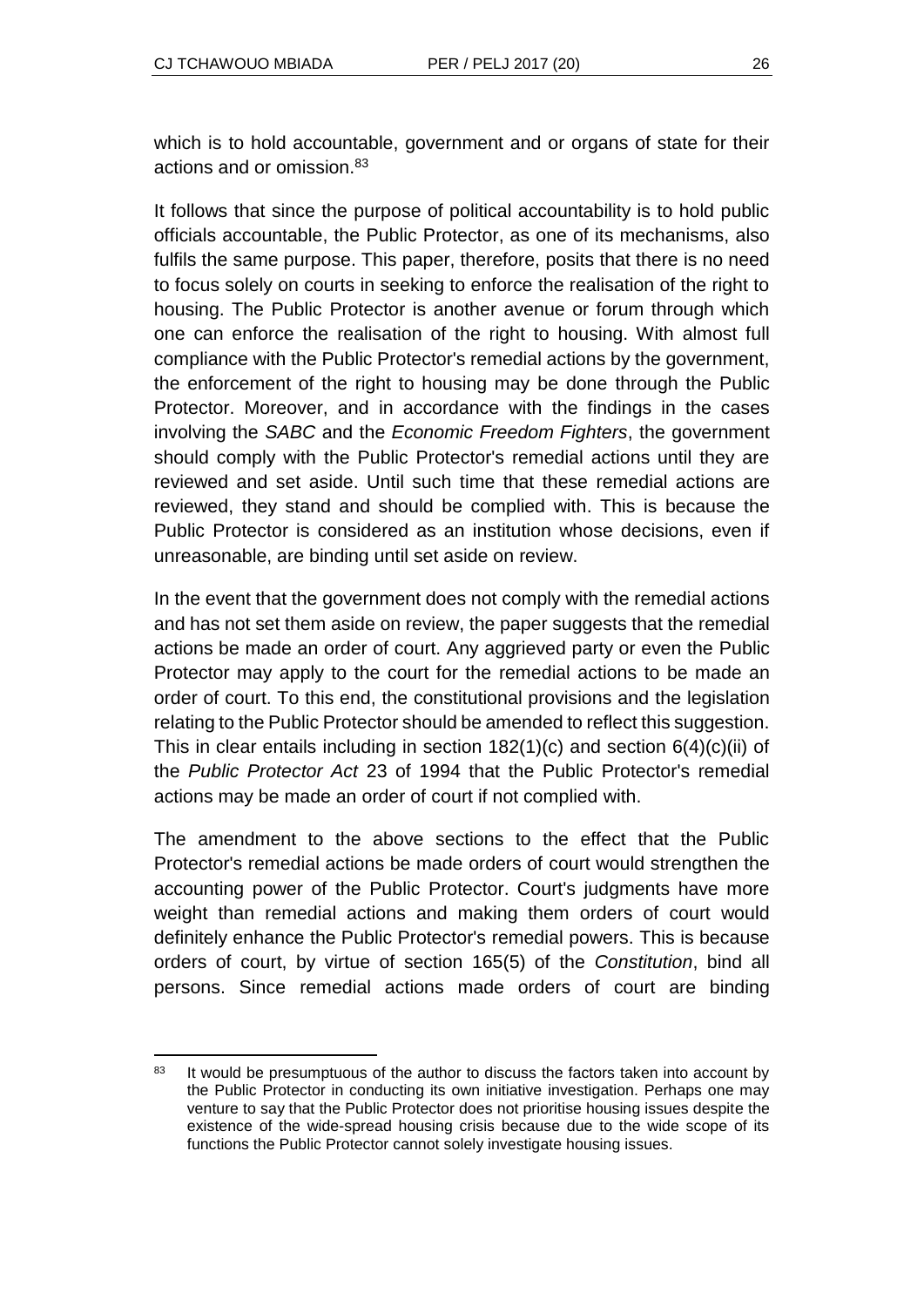documents, they have the force of law and can be enforced through the legal process.

This paper therefore argues that the Public Protector is an institution that may be used to enforce the right to housing. However, it should not be seen as an alternative dispute resolution institution operating parallel to courts but as an institution that complements the role played by courts in the enforcement of the right to housing. The Public Protector is therefore the most invaluable constitutional gift in the fight against corruption, unlawful enrichment, prejudice and impropriety in State affairs, and for the betterment of good governance, $84$  which is the only guarantee that citizens may enjoy the benefits associated with the attainment of democracy.<sup>85</sup>

The paper also submits that unlike the courts, which are constrained by the separation of powers, the Public Protector is not a sphere of government which should be concerned with the separation of powers. It should be emphasised that because the adjudication of socio-economic rights in general gives rise to positive entitlement, it is argued that the courts do not have the institutional and technical capacity to deal with these rights. It is further argued that the courts do not have the legitimacy to question the policy decision-making of elected representatives and that the involvement of the courts in such cases would result in a violation of the separation of powers. This is because socio-economic rights litigation often has a policy and budgetary implication.<sup>86</sup> Unlike the courts, the Public Protector has the necessary expertise to investigate complex policy or technical issues and to issue remedial actions. To this end, the Public Protector may employ professionals across any fields of expertise to carry out its duties. In the event, if the Public Protector lacks the human resources to engage in a particular investigation, it may well outsource the investigation.

It is submitted that a lack of institutional and technical capacity do not affect the functions of the Public Protector. The Public Protector is free from any constraints and exercises its function impartially and without fear or favour. This is so because the concern about trespassing on the domain of other spheres of government does not apply to it. Indeed, the Public Protector is constitutionally established to investigate any maladministration and to hold accountable anyone found to have failed to carry out his/her duties according to the prescripts. Therefore, any alleged maladministration is

l <sup>84</sup> *Economic Freedom Fighters* para 52.

<sup>85</sup> De Vos *et al South African Constitutional Law* 264.

<sup>86</sup> Nolan, Porter and Langford 2009 *CHRGJ Working Paper* 13; Brennan 2009 *QUTLJJ*  72.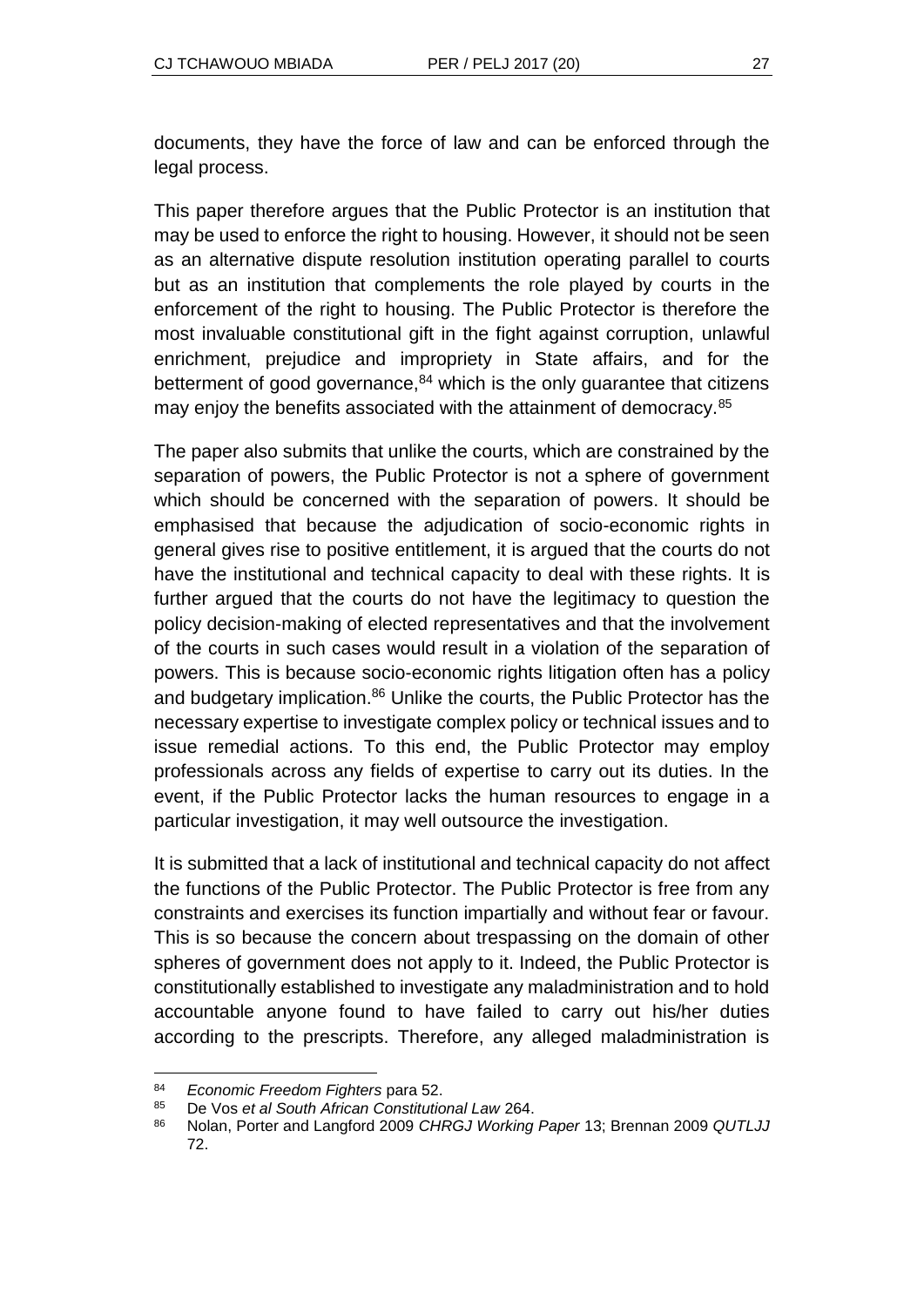sufficient to trigger the Public Protector's investigating and holding accountable the faulty party, regardless of the spheres of government in which the incident occurred.

The paper further submits that it would be beneficial to enforce the right to housing through the Public Protector because it is cost effective to do so. It is common cause that court proceedings are usually expensive, and having an institution through which one may enforce the same right free of charge is a welcome addition to the legal route. $87$  Moreover, because housingrelated complainants are often indigent and cannot afford legal costs, the Public Protector appears as a panacea, because it only requires the lodging of a complaint for the Public Protector to commence investigations. As clearly articulated by the Chief Justice in *Economic Freedom Fighters,* the Public Protector is the constitutional instrument that gives "the poor and marginalised a voice, and teeth that would bite corruption and abuse excruciatingly".<sup>88</sup> The Public Protector "is the embodiment of a Biblical David who fought the most powerful and very well resourced Goliath, that impropriety and corruption by government officials are".<sup>89</sup> The Public Protector is, therefore, another available constitutional option through which the marginalised and poor may exercise their right to housing. It is through the Public Protector that the voiceless may hear their voices penetrate the deafness of a dysfunctional bureaucracy and may receive justice, which has become an increasingly rare gift. The Public Protector is in a position to assist underprivileged people to realise and enforce their right to housing to a certain extent, and may thus complement the excellent role played by the judiciary. It is an institution which fulfils its role as a mechanism of political accountability. In addition, in order to be cost effective, the enforcement of the right to housing through the Public Protector will go a long way to easing the backlog in the courts where litigants may have to wait for a long time for their matters to be adjudicated.<sup>90</sup> It then follows that by electing to pursue

<sup>87</sup> <sup>87</sup> In *Economic Freedom Fighters*, it was held that the tentacles of poverty run far, wide and deep in our nation and that litigation is prohibitively expensive and therefore not an easily exercisable constitutional option for an average citizen.

<sup>88</sup> *Economic Freedom Fighters* para 52.

<sup>89</sup> *Economic Freedom Fighters* para 52.

*<sup>90</sup>* The case of *Blue Moonlight Properties 39 (Pty) Limited v Occupiers of Saratoga Avenue* 2009 1 SA 470 (W) is illustrative of how the prosecution of a matter may be delayed. The case number in the matter was issued in 2006. The matter was heard only some three years later on 17-18 June 2009 and 22 July 2009. Judgment was delivered some six months later on 4 February 2010. The Supreme Court of Appeal heard the matter a year later on 18 February 2011 and the Constitutional Court in the same year ie 11 August 2011, and in the following year on 30 March 2012. In total, it took some six years to reach finality in this matter.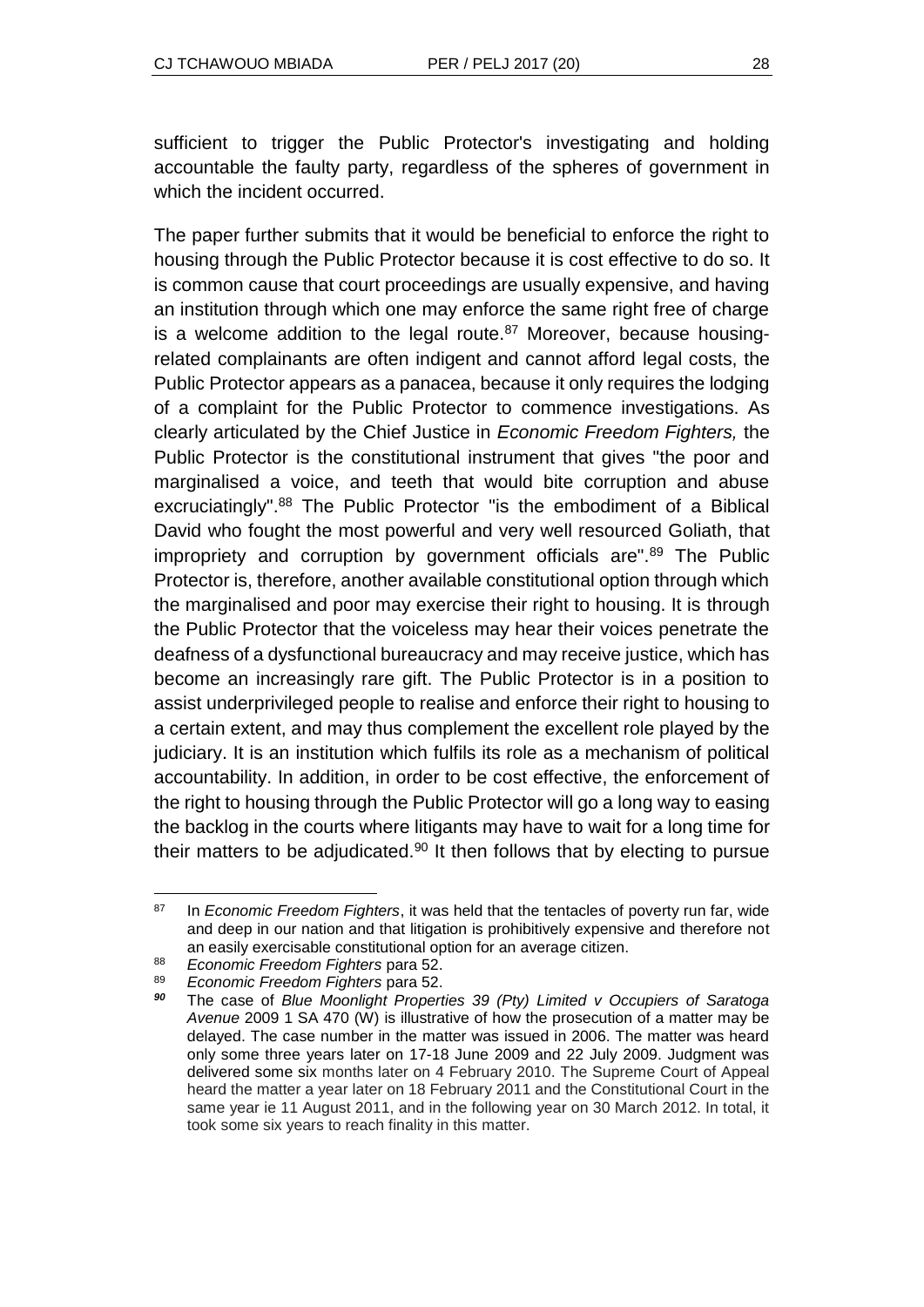the enforcement of their right to housing through the Public Protector, complainants would also be vindicated and could receive the right to which they are entitled.

# **3 Conclusion**

This paper is premised on the broader concept of political accountability, which is to hold government accountable for its failure to realise the right to housing. It has been argued that the realisation of the right to housing is being enforced solely through the courts, which are only one of the existing mechanisms of political accountability. It has further been argued that by focusing only on courts, other mechanisms of political accountability that may play a role in the realisation of the right to housing have been ignored and or used only occasionally. This paper has examined the role of the Public Protector as a mechanism of political accountability in the realisation of the right to housing. To this effect, this paper posits that the Public Protector is another avenue through which the realisation of the right to housing may be enforced. The role of the Public Protector supplements that played by the courts and should not in any way be viewed as a substitute for the litigation process or a means of stripping the courts of their adjudicative role in enforcing the realisation of the right to housing. The paper has argued that because courts as a mechanism of political accountability as explored above have some limitations, the Public Protector is a welcome addition to the mechanisms for realising the right to housing. It should, however, be emphasised that the Public Protector is not an alternative but a complement to courts in the realisation of the right to housing. The use of the Public Protector as a complementary institution to enforce the realisation of the right to housing proves that a non-adjudicative method is also useful to enforce that right. Perhaps it may for a future purpose not be presumptive to advocate or suggest a policy shift that compels housing litigants first to approach the Public Protector and then the court only as a last resort.

## **Bibliography**

#### **Literature**

Ayeni "The Ombudsman around the World"

Ayeni OV "The Ombudsman around the World: Essential Elements, Evolution and Contemporary Issues" in Ayeni OV, Reif LC and Thomas H (eds) *Strengthening Ombudsman and Human Rights Institutions in*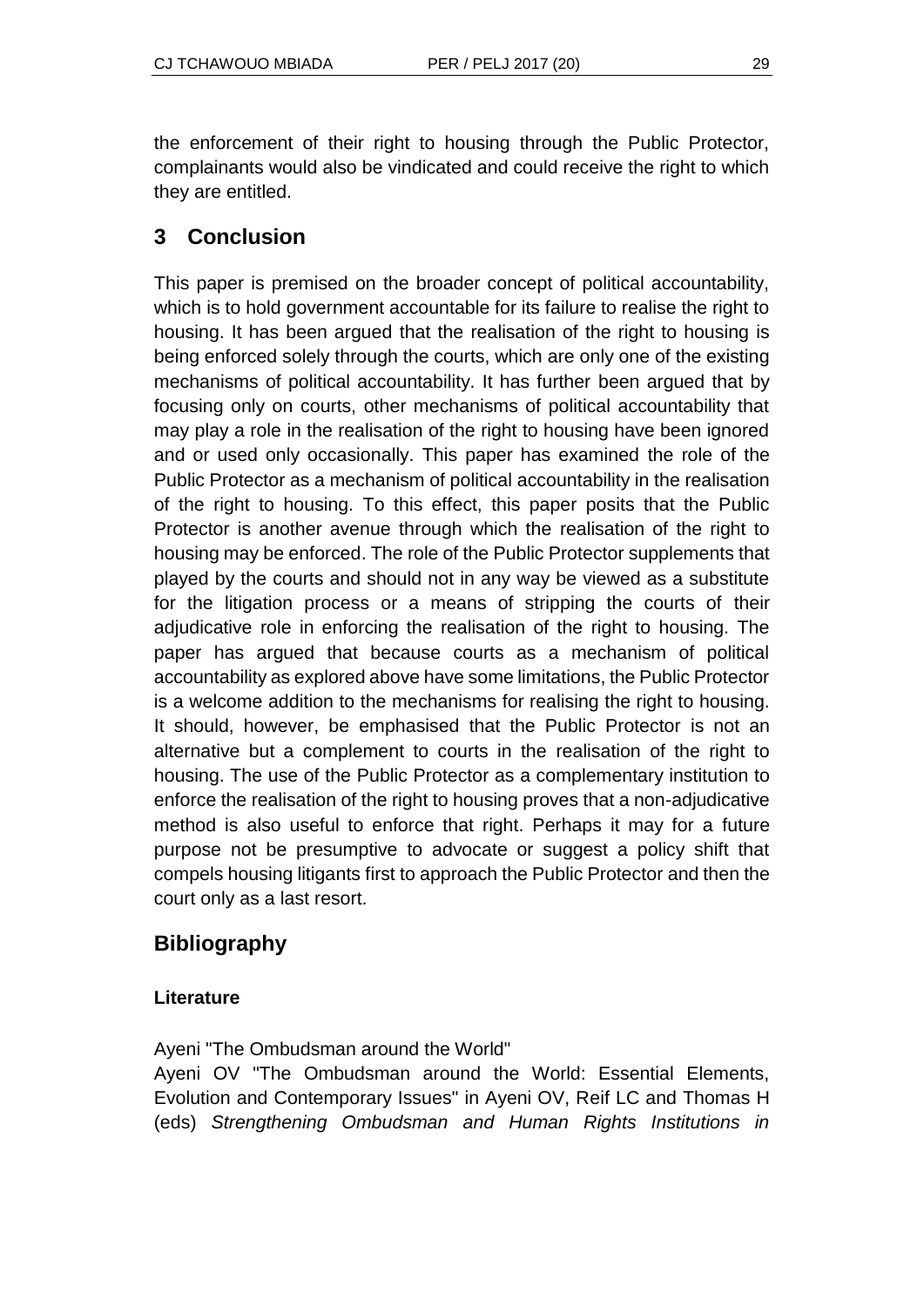*Commonwealth Small States: The Caribbean Experience* (Commonwealth Secretariat London 2000) 1-19

## Bishop and Woolman "Public Protector"

Bishop M and Woolman S "Public Protector" in Woolman S and Bishop M (eds) Constitutional Law of South Africa 2<sup>nd</sup> ed (Juta Cape Town 2014) ch 24A

#### Brand 2011 *Stell L Rev*

Brand D "Judicial Deference and Democracy in Socio-Economic rights cases in South Africa" 2011 *Stell L Rev* 614-638

#### Brennan 2009 *QUTLJJ*

Brennan M "To Adjudicate and Enforce Socio-Economic Rights: South Africa Proves that Domestic Courts are a Viable Option" 2009 *QUTLJJ* 64- 84

#### Bryant and Lane 2013 *Franchise LJ*

Bryant TJ and Lane ME "Companion Dispute Resolution: Threedimensional Thinking and the Effective Use of Mediation with Traditional Litigation of Franchise Disputes" 2013 (fall) *Franchise LJ* 261-277

#### Davis 2012 *PER/PELJ*

Davis DM "The Relationship between Courts and the Other Arms of Government in Promoting and Protecting Socio-Economic Rights in South Africa: What about Separation of Powers?" 2012 *PER/PELJ* 1-14

De Vos *et al South African Constitutional Law* De Vos P *et al* (eds) *South African Constitutional Law in Context* (Oxford University Press Cape Town 2014)

Goetz and Jenkins *Reinventing Accountability* Goetz AM and Jenkins R *Reinventing Accountability: Making Democracy Work for Human Development* (Palgrave Macmillan New York 2005)

#### Gottehrer and Hostina "Classical Ombudsman Model"

Gottehrer DM and Hostina M "The Classical Ombudsman Model" in Gregory R and Giddings PJ (eds) *Righting Wrongs: The Ombudsman in Six Continents* (IOS Press Amsterdam 2000) 403-414

#### Howard Organizational Ombudsman

Howard CL The Organizational Ombudsman: Origins, Roles, and Operations - A Legal Guide (ABA Cleveland, Ohio 2010)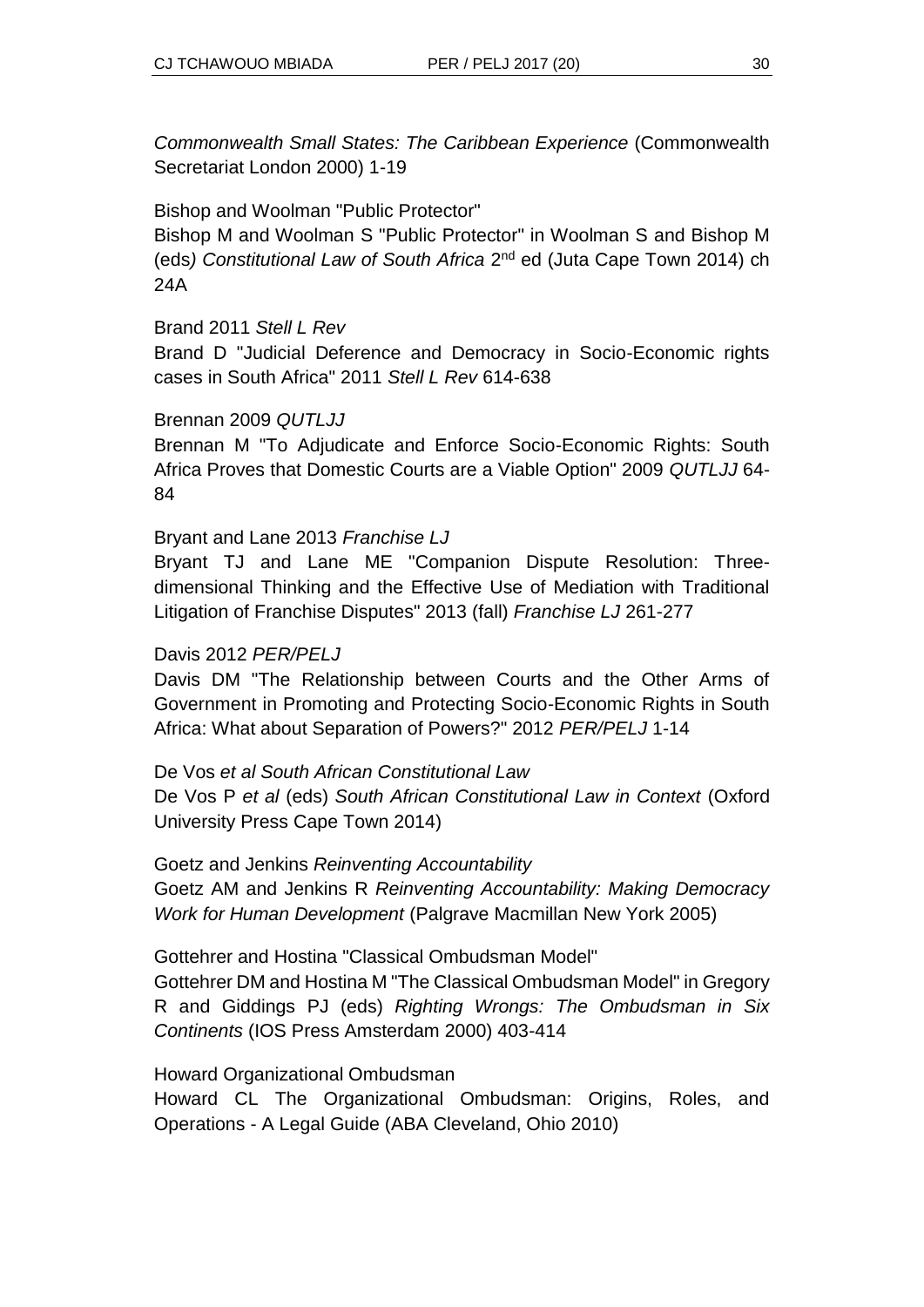Jane "Ombudsman in Denmark and Norway"

Jane JE "The Ombudsman in Denmark and Norway" in Gregory R and Giddings PJ (eds) *Righting Wrongs: The Ombudsman in Six Continents* (IOS Press Amsterdam 2000) 143-154

Johnson "Ombudsman – Essential Elements"

Johnson H "Ombudsman – Essential Elements" in Hossain K *et al* (eds) *Human Rights Commissions and Ombudsman Offices: National Experiences throughout the World* (Kluwer Law The Hague 2000) 785-790

#### Matshekga 2002 *AHRLJ*

Matshekga J "Toothless Bulldogs? The Human Rights Commissions of Uganda and South Africa: A Comparative Study of their Independence" 2002 *AHRLJ* 68-91

McEwen and Maiman 1984 *Law & Soc'y Rev* McEwen CA and Maiman RJ "Mediation in Small Claims Court: Achieving Compliance through Consent" 1984 *Law & Soc'y Rev* 11-49

Murray 2000 *PER/PELJ*

Murray C "The Human Rights Commission *et al*: What is the Role of South Africa's Chapter 9 Institutions?" 2000 *PER/PELJ* 1-26

Mureinik 1994 *SAJHR* Mureinik E "A Bridge to Where? Introducing the Interim Bill of Rights" 1994 *SAJHR* 31-48

Nolan, Porter and Langford 2009 *CHRGJ Working Paper* Nolan A, Porter B and Langford M "The Justiciability of Social and Economic Rights: An Updated Appraisal" 2009 15 *CHRGJ Working Paper* 1-36

Owen "The Ombudsman: Essential Elements"

Owen S "The Ombudsman: Essential Elements and Common Challenges" in Reif LC *The International Ombudsman Anthology: Selected Writings from the International Ombudsman Institute* (Kluwer Law The Hague 1999) 51- 72

Pillay 2002 *ESR Review* Pillay K "Implementing Grootboom: Supervision Needed" 2002 *ESR Review*  16-18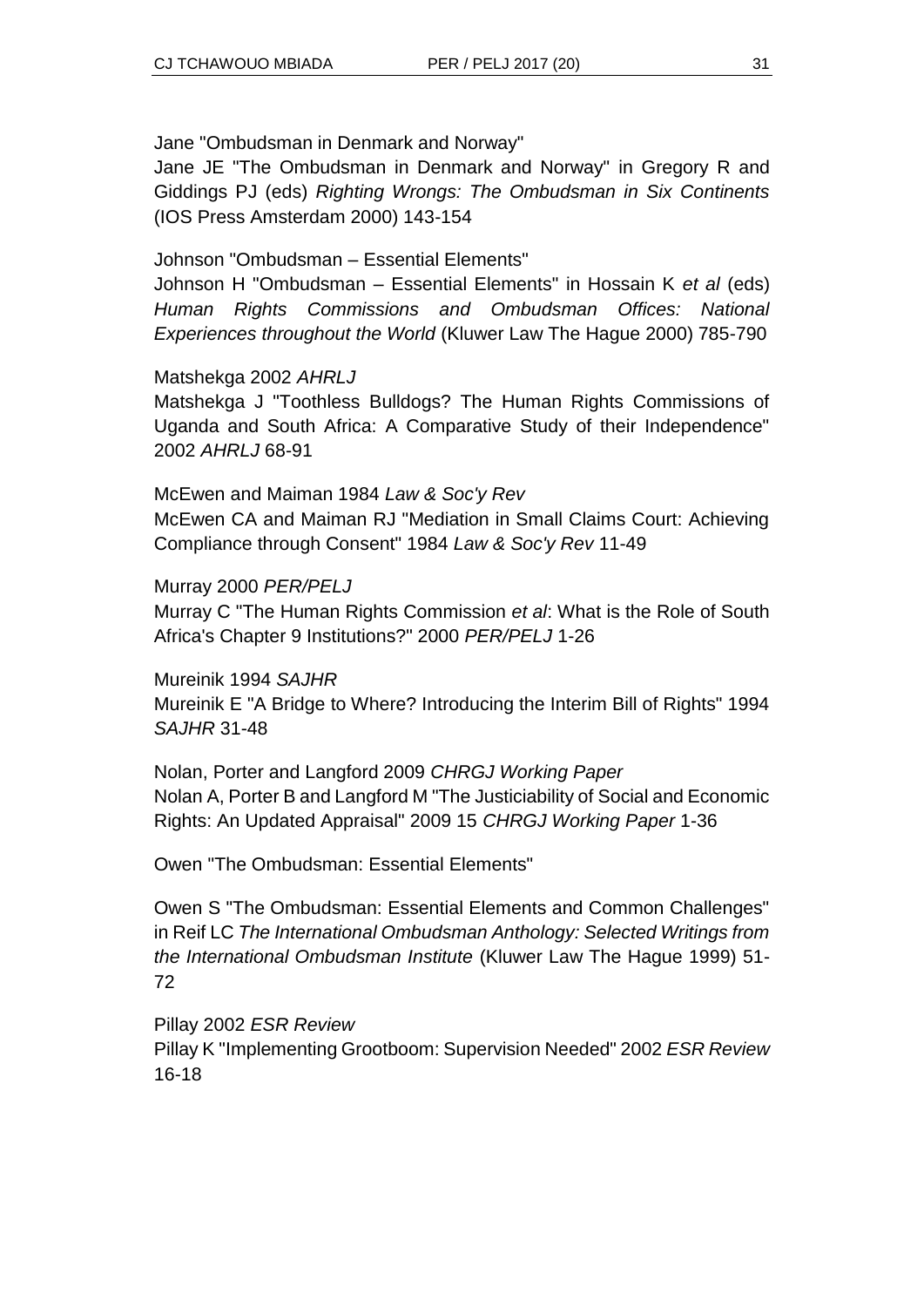Reif "Introduction"

Reif LC (ed) "Introduction" in Reif LC *The International Ombudsman Anthology: Selected Writings from the International Ombudsman Institute* (Kluwer Law The Hague 1999) xxii-xxxviii

Reif *Ombudsman, Good Governance*

Reif LC *The Ombudsman, Good Governance, and the International Human Rights System* (Martinus Nijhoff Leiden 2004)

Tchawouo Mbiada *Strengthening the Role of Political Accountability* Tchawouo Mbiada CJ *Strengthening the Role of Political Accountability in the Realisation of the Right to Housing in South Africa* (PhD-thesis North-West University 2014)

[Wieslander](http://www.google.co.za/search?tbo=p&tbm=bks&q=inauthor:%22Bengt+Wieslander%22) *Parliamentary Ombudsman* [Wieslander](http://www.google.co.za/search?tbo=p&tbm=bks&q=inauthor:%22Bengt+Wieslander%22) B *The Parliamentary Ombudsman in Sweden* (Bank of Sweden Tercentenary Foundation Stockholm 1994)

#### **Case law**

*Blue Moonlight Properties 39 (Pty) Limited v Occupiers of Saratoga Avenue*  2009 1 SA 470 (W)

*Democratic Alliance v South African Broadcasting Corporation Limited* 2015 1 SA 551 (WCC)

*Economic Freedom Fighters v Speaker of the National Assembly; Democratic Alliance v Speaker of the National Assembly* 2016 5 BCLR 618 (CC)

*Government of the Republic of South Africa v Grootboom* 2000 11 BCLR 1169 (CC)

*Minister of Health v Treatment Action Campaign* 2002 10 BCLR 1033 (CC)

*Oudekraal Estates (Pty) Ltd v City of Cape Town* 2004 6 SA 222 (SCA)

*Re: Certification of the Constitution of the Republic of South Africa* 1996 10 BCLR 1253 (CC)

*South African Broadcasting Corporation Soc Ltd v Democratic Alliance* 2015 4 All SA 719 (SCA)

*The Public Protector v Mail & Guardian Ltd* 2011 4 SA 420 (SCA)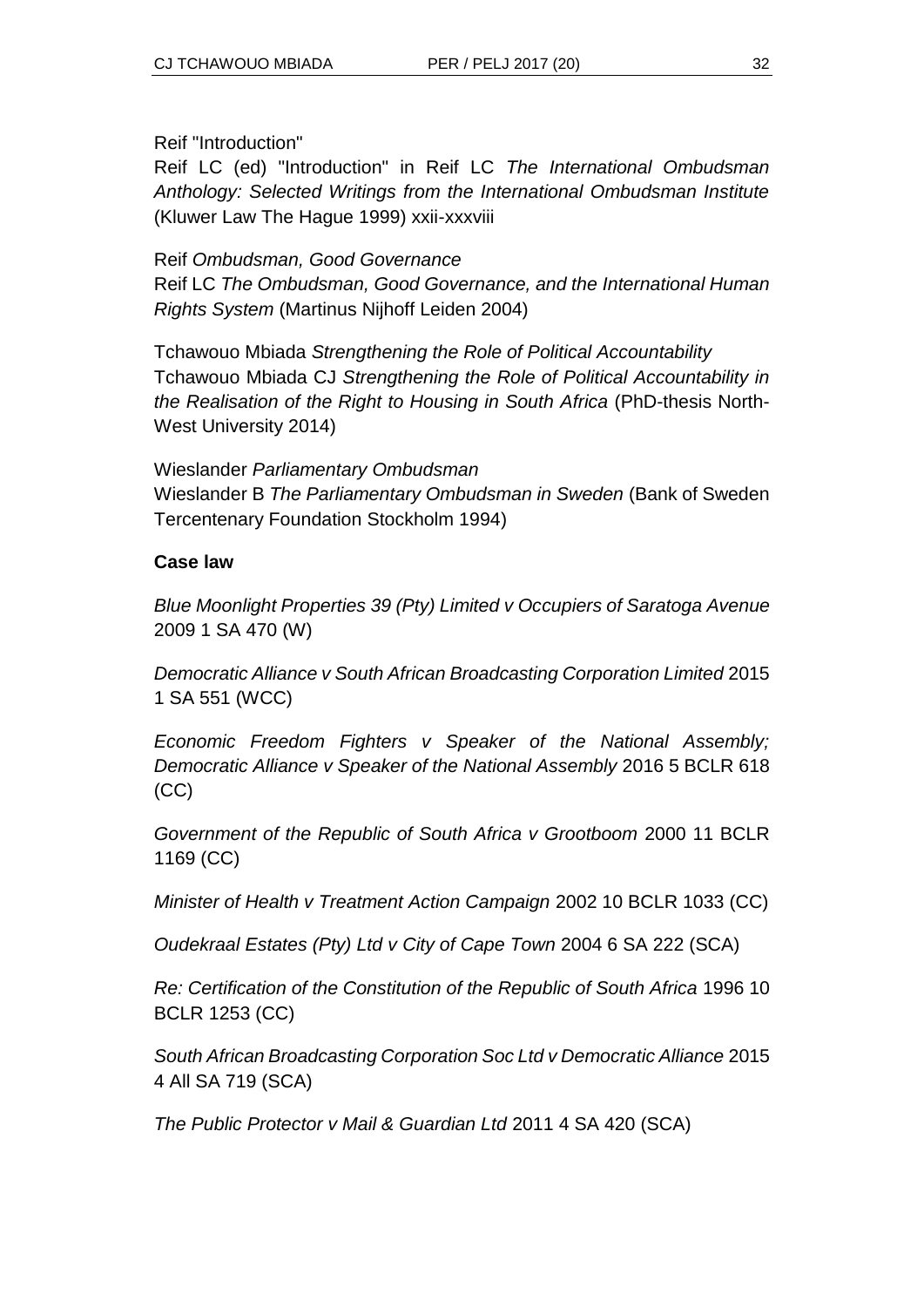#### **Legislation**

*Constitution of the Republic of South Africa*, 1996

*Ombudsman Act* 118 of 1979

*Public Finance Management Act* 1 of 1999

*Public Protector Act* 23 of 1994

#### **Reports**

Public Protector, Annual Report 2010-2011

Public Protector, Annual Report 2009-2010

Public Protector, Annual Report 2013-2014

Public Protector, Report No 3 of 2010-2011

Public Protector, Report No 2 of 2010-2011

Public Protector, Report No 14 of 2013-2014

#### **Internet sources**

Bazana 2016 https://mg.co.za/article/2016-08-31-south-africa-should-usea-more-scientific-approach-to-appoint-its-public-protector Bazana S "How to Fix the Deeply Flawed Public Protector Appointment Proces"' *Mail and Guardian* (31 August 2016) https://mg.co.za/article/2016- 08-31-south-africa-should-use-a-more-scientific-approach-to-appoint-itspublic-protector accessed 25 April 2017

Gqirana 2017 http://www.news24.com/SouthAfrica/News/we-need-r1bn-todo-our-job-public-protector-20170330

Gqirana T 2017 *We Need R1bn to do our Job - Public Protector* http://www.news24.com/SouthAfrica/News/we-need-r1bn-to-do-our-job-publicprotector-20170330 accessed 31 March 2017

Public Protector 2014 http://www.gov.za/public-protector-thuli-madonselacalls-funding-proportional-workload

Public Protector 2014 *Media Statement: Public Protector Repeats Calls for Funding Proportional to Workload* http://www.gov.za/public-protector-thulimadonsela-calls-funding-proportional-workload accessed 9 February 2015